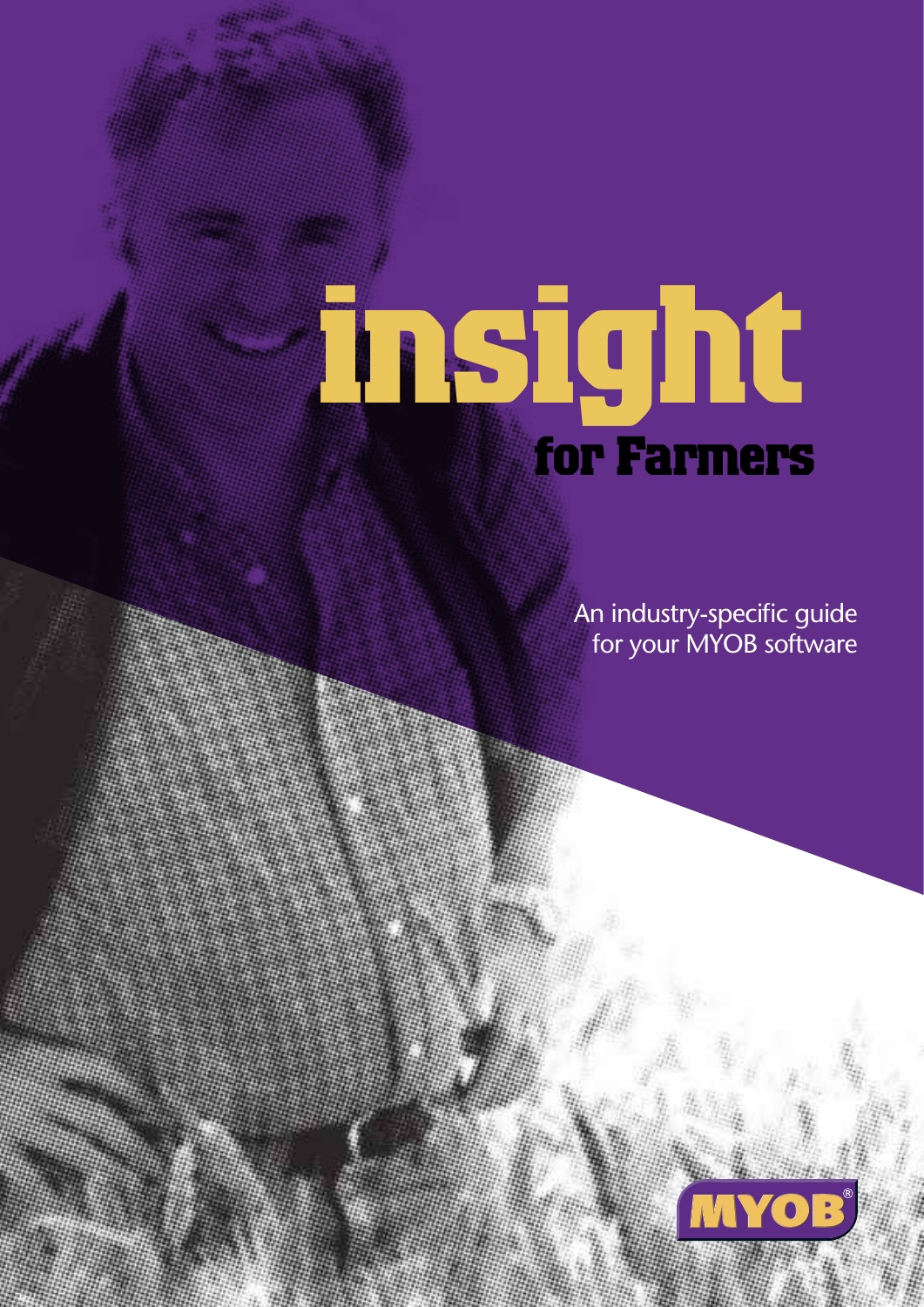# **Contents**

| <b>Contents</b>                                  | 2  |
|--------------------------------------------------|----|
| <b>Introduction</b>                              | 3  |
| <b>Understanding the essentials</b>              | 5  |
| <b>Creating your accounts list</b>               | 5  |
| Reviewing your accounts list                     | 5  |
| <b>Understanding the essentials</b>              | 6  |
| Checking your preferences                        | 6  |
| Setting up opening balances                      | 6  |
| Getting ready to go                              | 6  |
| <b>Recording income</b>                          | 7  |
| Creating accounts and receipts                   | 7  |
| Creating an item invoice                         | 7  |
| Adapting the layout of your invoice              | 8  |
| Recording customer payments                      | 8  |
| Printing receipts                                | 9  |
| Seeing how much you're owed                      | 9  |
| Case study - Hacienda Studs                      | 10 |
| <b>Receiving money without recording sales</b>   | 11 |
| Working with your bank statement to              |    |
| record income                                    | 11 |
| Recording rebates and subsidies                  | 11 |
| Recording cash that you spend before it's banked | 12 |
| <b>Dealing with expenses</b>                     | 13 |
| Recording cheques, direct debits or              |    |
| electronic payments                              | 13 |
| Recording supplier invoices                      | 14 |
| Paying suppliers electronically                  | 14 |
| Dealing with credit cards                        | 15 |
| Keeping tabs on petty cash                       | 15 |
| Recording personal drawings                      | 16 |
| Monitoring truck and vehicle expenses            | 16 |
| Adjusting for abattoir or yard fees              | 17 |

| <b>Managing your assets</b>                                            | 19 |
|------------------------------------------------------------------------|----|
| Purchasing new equipment or tools                                      | 19 |
| Managing depreciation                                                  | 19 |
|                                                                        |    |
| Loans, leases and hire purchase                                        | 20 |
| Showing interest correctly in your accounts                            | 20 |
| Recording hire purchase and lease payments                             | 21 |
| Claiming GST on hire purchase                                          | 21 |
| <b>Reporting for primary and non-primary</b>                           |    |
| production                                                             | 22 |
| Designing your accounts list to report<br>on different types of income | 22 |
| Analysing the profitability of different                               |    |
| business activities                                                    | 23 |
| <b>Livestock reporting</b>                                             | 24 |
| Using MYOB software to record livestock                                |    |
| information                                                            | 24 |
| Providing information to your accountant                               | 24 |
| <b>Case Study - Wolgin Orchards</b>                                    | 25 |
| <b>Managing GST</b>                                                    | 26 |
| Recording GST on income and expenses                                   | 26 |
| Deciding what GST codes you need                                       | 26 |
| Deciding what codes to use when                                        | 27 |
| Recording transactions if you're not                                   |    |
| registered for GST                                                     | 28 |
| <b>Organising employees and subcontractors</b>                         | 30 |
| Paying employees on bin rates or piece rates                           | 30 |
| Allowing for zone rebates and different                                |    |
| tax scales                                                             | 31 |
| <b>Budgeting for tax</b>                                               | 32 |

In creating this document, MYOB gratefully acknowledges use of material from Making the Most of MYOB business software, 6th edition, by Veechi Curtis, published by Woodslane Pty Ltd, 2004.

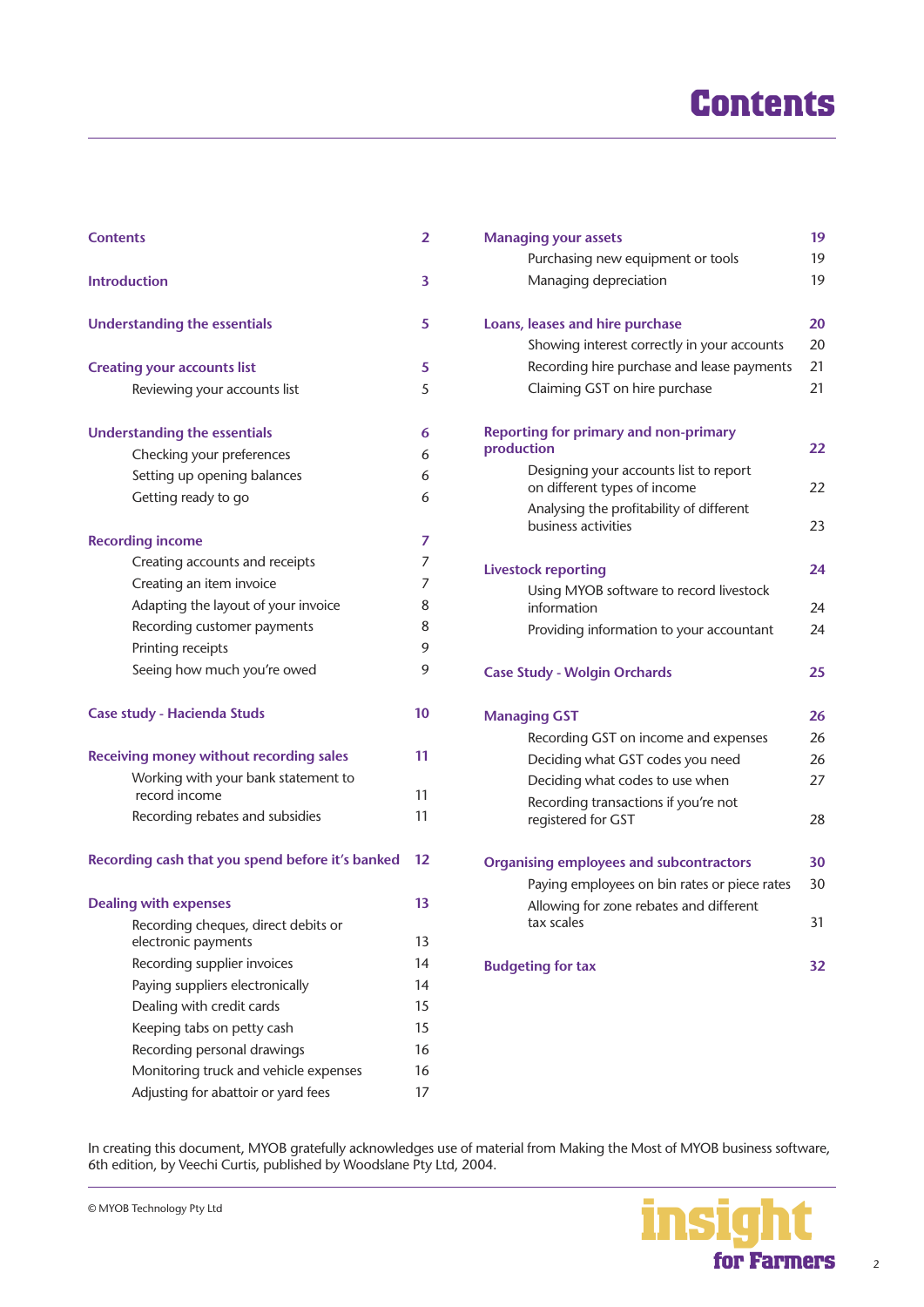# **Introduction**

<span id="page-2-0"></span>When doing their books, farmers face many issues unique to their industry. Beyond the basic recording of income and expenses, farmers may need to generate livestock reports, track fuel subsidies, keep primary production separate from non-primary production and much more. Not only this, but time constraints mean that most farmers need an accounting system that's as simple and efficient as possible. This guide understands these issues and is written specifically for farmers, with lots of ideas and tips on the best way to set up MYOB software.

The term farmer includes everything from cattle stations to market gardeners, from orchards to stud breeders. If you export overseas, you might also want to check out the guide *MYOB Software for Importing and Exporting* or, if you use your produce to manufacture finished goods, you might also want to check out *MYOB Software for Manufacturers.*

Throughout this guide, you'll also find **case studies** where you can read about Australian farmers and how they use MYOB software. Browse through these case studies to get the big picture of how MYOB can work for you, and to discover ways to make your farm more profitable and efficient.

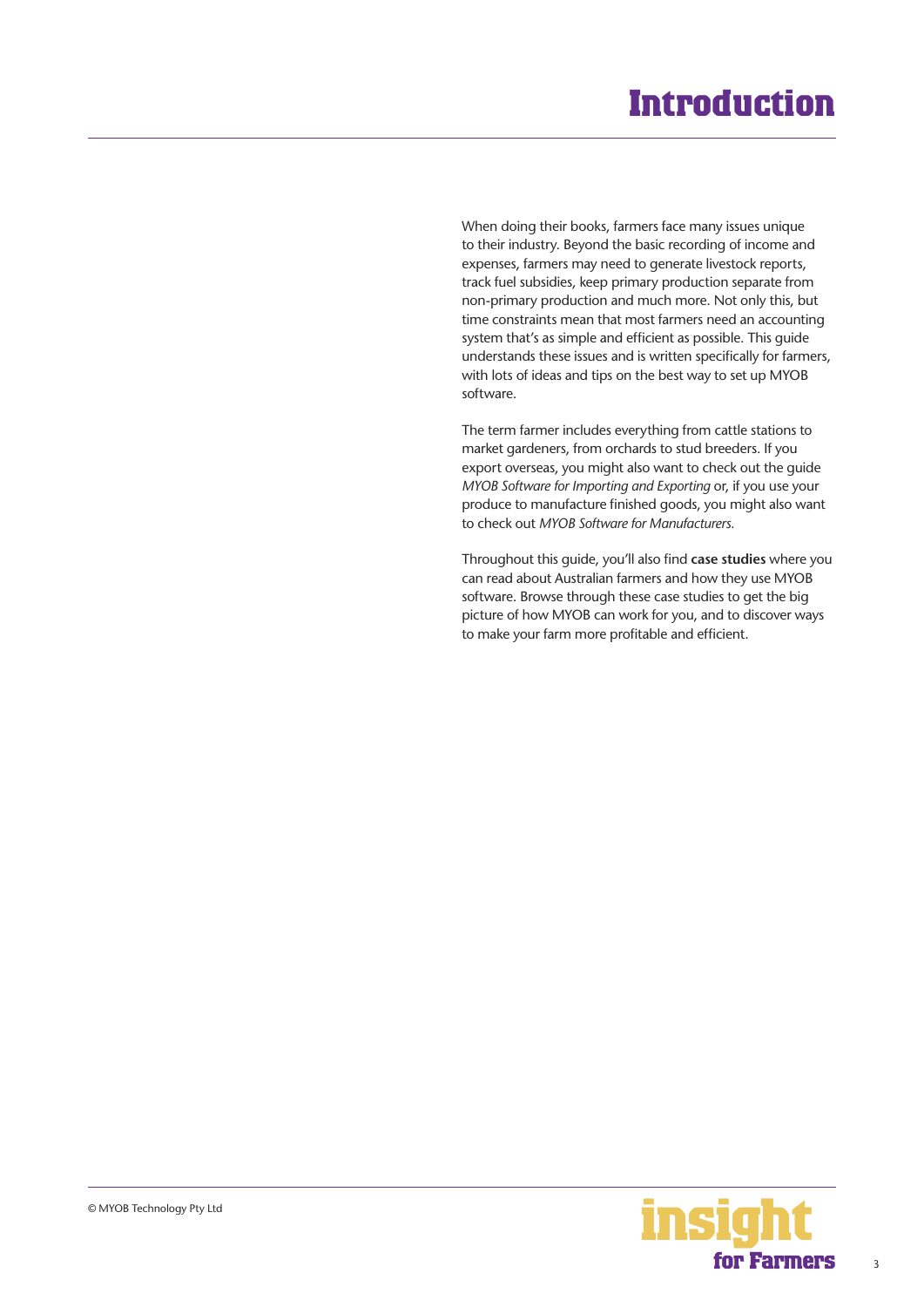# **Choosing your MYOB software**

MYOB BusinessBasics (for Windows) and MYOB FirstEdge (for Macs) are the ideal starting points for most farmers. You can record sales, send out customer invoices, keep track of your expenses, monitor which parts of your business are profitable (and which aren't!), as well as calculate your GST and print your Business Activity Statement.

However, larger farms will find it beneficial to upgrade to MYOB Accounting, MYOB Accounting Plus, MYOB Premier (for Windows) or MYOB AccountEdge (for Macs).

MYOB Accounting has all the features of BusinessBasics and FirstEdge but in addition provides:

- Item purchase orders and full inventory control.
- Advanced job budgeting, enabling you to budget separately for each cost centre, as well as budget for your farm as a whole.

MYOB Accounting Plus has all the features of MYOB Accounting but in addition provides fully integrated payroll, so you can keep track of PAYG withholding tax, superannuation, payment summaries, and so on.

MYOB Premier (for Windows) and MYOB AccountEdge (for Macs) have all the features of MYOB Accounting Plus but in addition provide multi-user capability as well as advanced inventory control.

Whichever product you choose, if you want to upgrade to another product that's 'further up the family tree', you can do so at any time. You don't need to buy the new software from scratch, you simply pay an upgrade price.

To find out more about these MYOB products, simply visit **www.myob.com.au** .

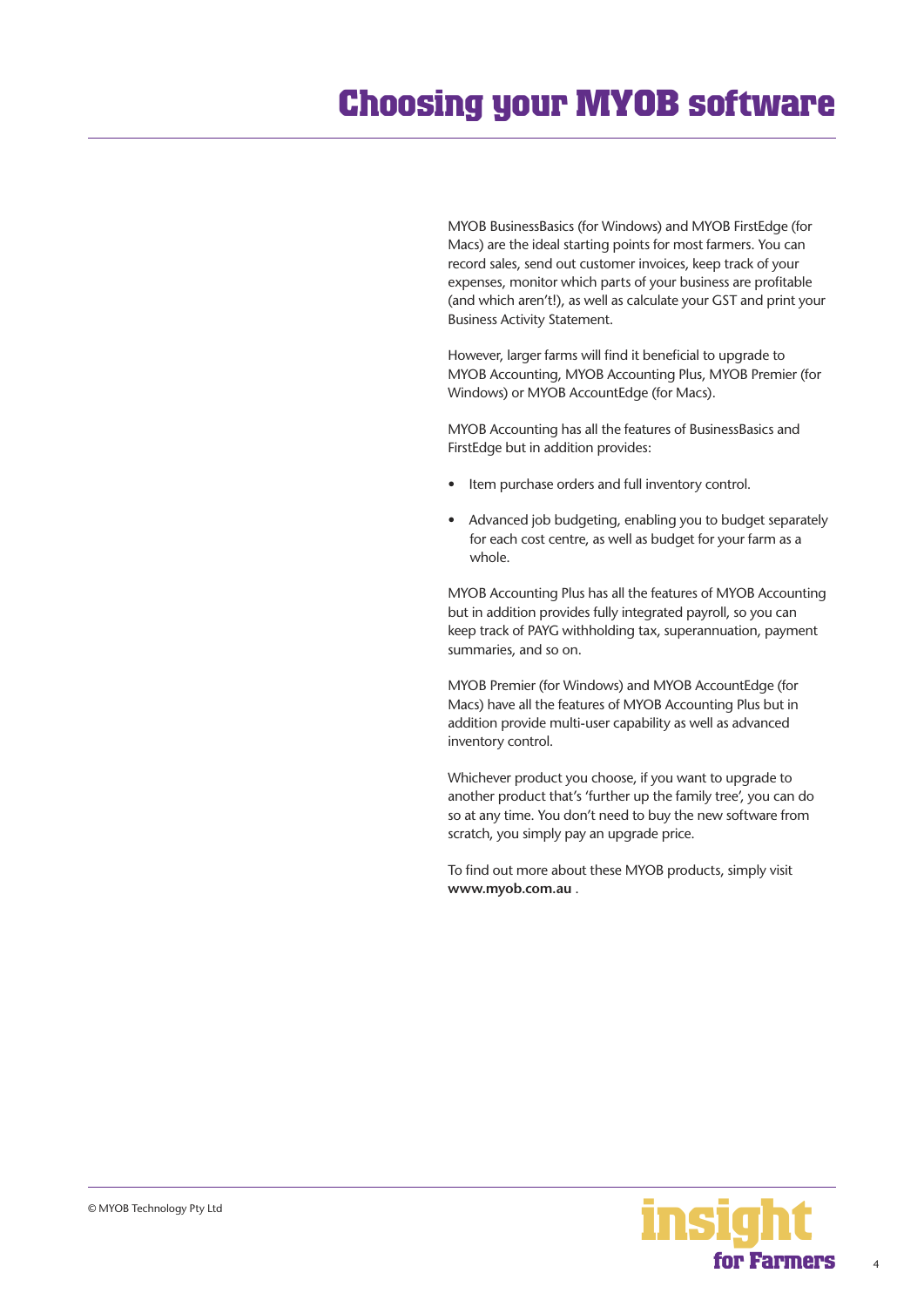<span id="page-4-0"></span>The following five steps are a brief guide to getting started, highlighting important information specific to farmers.

# **Creating your accounts list**

When you create a company file for your business, the **New Company File Assistant**  asks you to **Build Your Accounts List**, giving you the option of starting with a standard list. There are two templates likely to be suitable: agricultural business and farm. Both of these templates provide customised lists of accounts and are a good starting point. Don't worry if you can't find an accounts list that is perfect - you can add, change or delete as many accounts as you like.

## **Reviewing your accounts list**

Before entering your opening balances, you need to adapt your accounts list so that it suits the unique needs of your farm.

Your accounts list is a list of categories to which you allocate all transactions. There are eight major account categories (or, for MYOB BusinessBasics and FirstEdge, there are six categories).

| <b>Account Category</b> | What it means                                                                                                                                                                                                                                                                                     |
|-------------------------|---------------------------------------------------------------------------------------------------------------------------------------------------------------------------------------------------------------------------------------------------------------------------------------------------|
| Assets                  | Things you own, or that people owe you. Put your new equipment or tool purchases here.<br>Asset account numbers start with 1.                                                                                                                                                                     |
| Liabilities             | What you owe to other people. Includes loans, taxes payable and outstanding supplier<br>accounts.<br>Liability account numbers start with 2.                                                                                                                                                      |
| Equity                  | This is your "interest" in the farm, the profit or loss that your farm has made over<br>time. Examples of equity accounts are retained profits, partners' drawings, or capital<br>contributions.<br>Equity account numbers start with 3.                                                          |
| Income                  | Money in! Everything you invoice or sell to customers.<br>Income account numbers start with 4.                                                                                                                                                                                                    |
| Cost of sales           | Cost of sales is the direct costs of your farm, e.g. seed, livestock, materials, freight, or farm<br>labour.<br>Cost of sales account numbers start with 5.                                                                                                                                       |
| Expenses                | Overheads. The day-to-day running costs of your farm. Includes bank interest, computer<br>consumables, motor vehicle, telephone and so on.<br>Expense account numbers start with 6.                                                                                                               |
| Other Income            | Extraordinary income that is not really part of your everyday business. Could include<br>compensation income, investment income or capital gains.<br>Other Income account numbers start with 8. Note that this account category is not available<br>in MYOB BusinessBasics or MYOB FirstEdge.     |
| Other Expenses          | Extraordinary expenses that are not really part of your everyday business. Could include<br>lawsuit expenses, capital losses, or fire damage costs.<br>Other Expenses account numbers start with 9. Note that this account category is not<br>available in MYOB BusinessBasics or MYOB FirstEdge. |

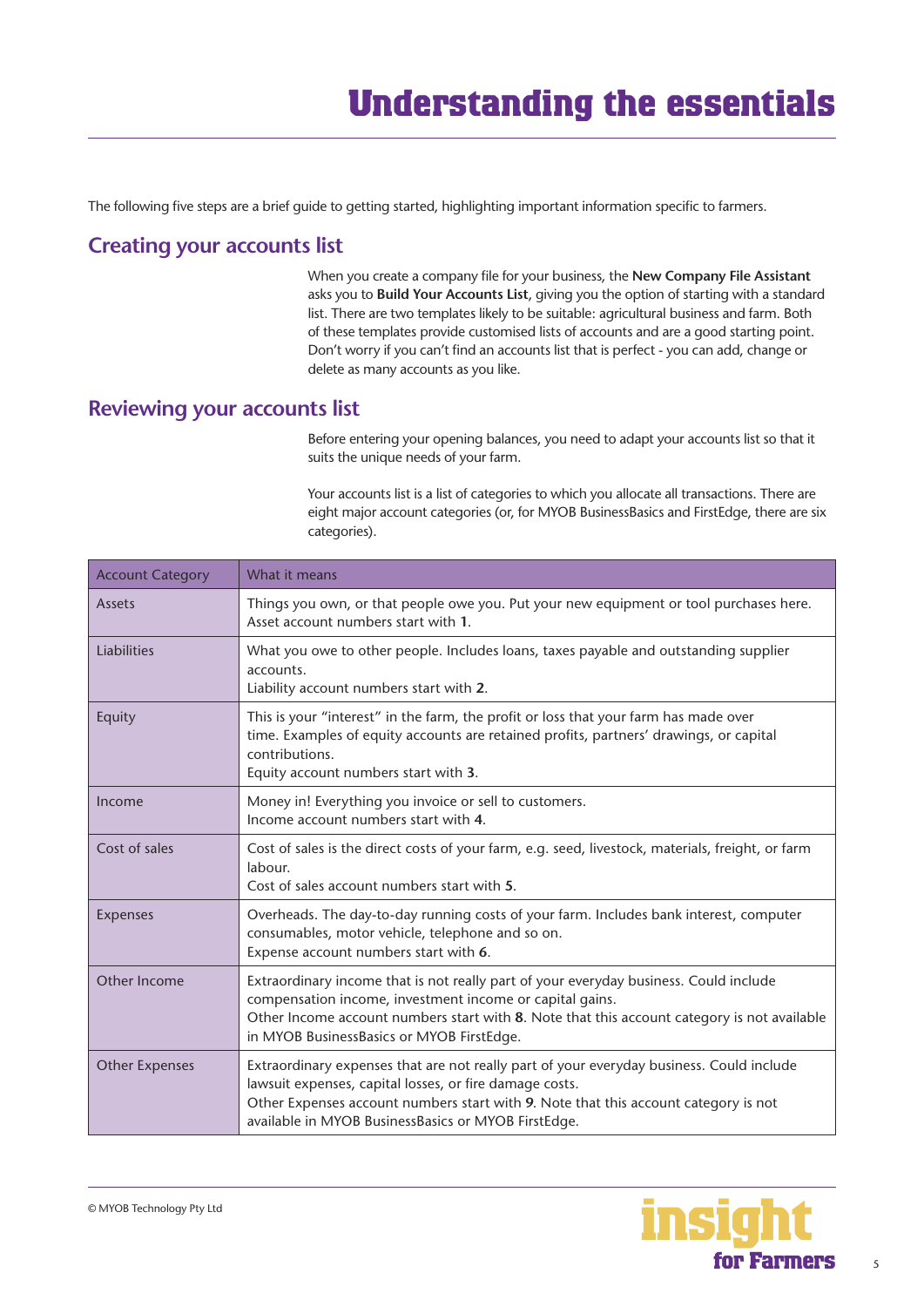## <span id="page-5-0"></span>**Checking your preferences**

You can customise all MYOB software so that it works just the way you want it to. You can do everything from changing the appearance of your windows, to automatically requesting a backup prompt each time you quit the program. It all happens via the **Preferences** window.

To review your preferences, go to the **Setup** menu, choose **Preferences** and then explore the various tabs. Remember—your choice of preferences does not commit you to this for ever and ever, for you can change your preferences at any time.

One preference setting is recommended, especially for new users. Make your company file *changeable*. If you make mistakes, you can correct them, without needing to make complicated reversing journals. To do this, go to the **Security** tab in the **Preferences**  window. Clear the **Transactions CAN'T be Changed; They Must be Reversed**  checkbox.

## **Setting up opening balances**

To get up and running, you only need to enter opening balances for a few accounts. Bare essentials will probably include your bank account and, if you offer credit to customers, total customer accounts outstanding. Your opening account figures won't balance, but this out of balance amount simply goes to the Historical Balancing account. You or your accountant can fix this later.

To enter opening account balances, go to the **Setup** menu, choose **Balances**, and then choose **Account Opening Balances**. Enter the opening balance of your bank account and the total value of outstanding customer accounts here.

To enter the details of the opening balances for outstanding customer accounts, go to the **Setup** menu, choose **Balances** and then **Customer Opening Balances**. Follow the prompts to enter opening transaction dates and amounts for each customer.

If you want to track outstanding supplier accounts, repeat this process using the **Supplier Opening Balances** window. (This feature s not available if you are using MYOB BusinessBasics or MYOB FirstEdge).

# **Getting ready to go**

Before you start entering transactions, work out how you intend to back up your company file. If your file is going to contain very few transactions, you may be able to fit your backup onto floppy disk. Otherwise, you'll need to have a CD burner or a zip drive.

You might have been lucky so far, but *nobody* can guarantee continued immunity to power surges, theft, fire or hard disk failure. If you don't organise a system now, you'll probably forget about it until it's too late—not a good idea!

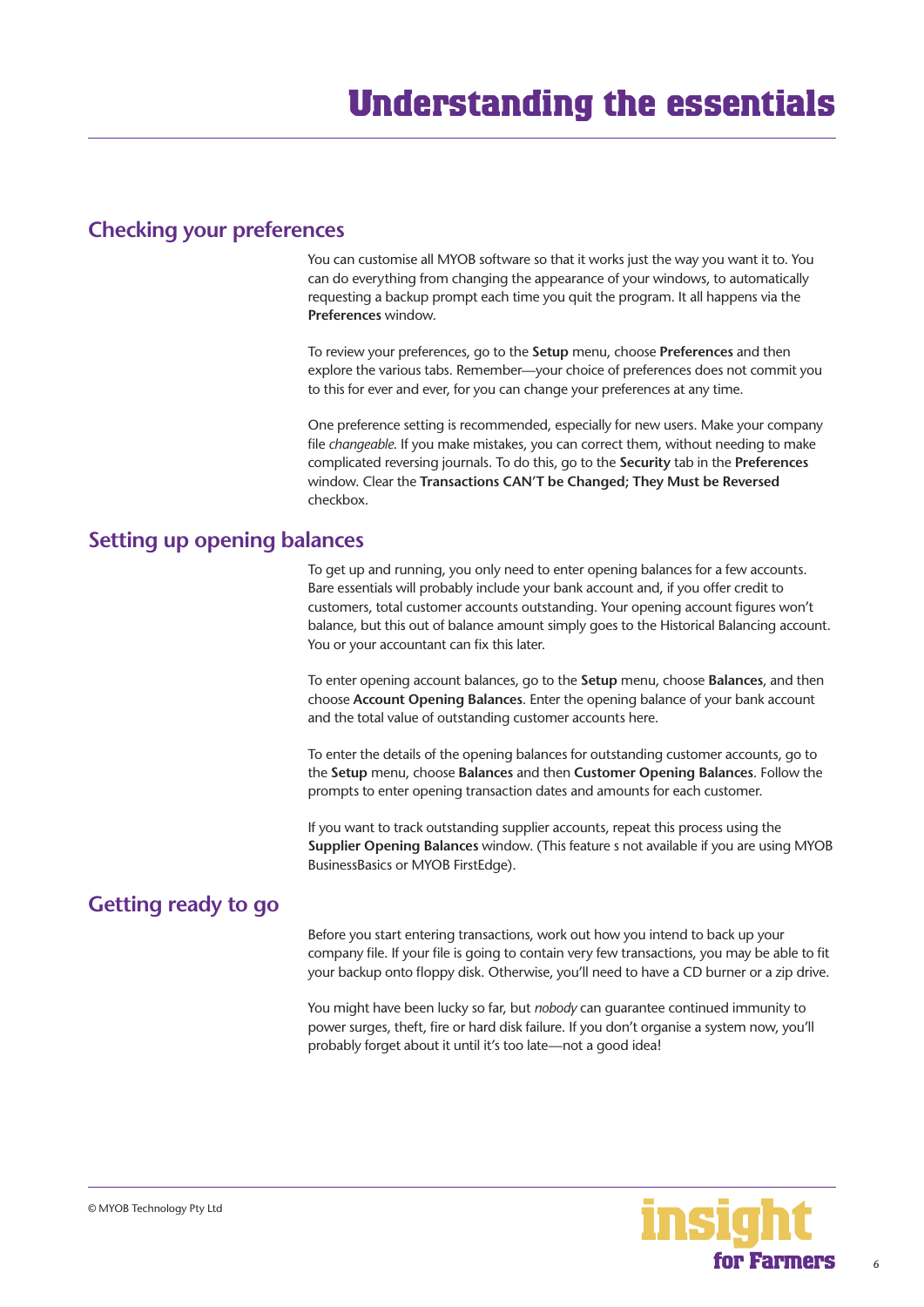<span id="page-6-0"></span>Many farmers like to use MYOB software to raise customer invoices and receipts, maintain a customer database and keep track of who owes them money. The next few sections of this guide explain how to do all of these things (see *Creating accounts and receipts below*).

> On the other hand, it may not be appropriate to use MYOB software to record an invoice for every sale you make. Maybe your income comes from selling at market stalls or yard sales, or maybe you run independent farm software that's designed for tracking livestock. In these situations, it works better to issue hand-written receipts when requested and simply record daily or weekly banking as a single total in your MYOB software. See *[Receiving money without recording sales on page 11](#page-10-0)* for more details on this way of working.

## **Creating accounts and receipts**

Whenever you create a sale, you can choose between three main invoice layouts: Service, Item and Professional (MYOB Accounting, MYOB Premier and MYOB AccountEdge have a Time Billing format also).

- Item invoices are usually the best format for farmers. You can set up everything you sell (whether livestock or produce) as an item, making for quick generation of invoices and automatic pricing.
- On the other hand, service invoices are best if your income is more service-based and you want to include lots of description on your invoices.
- Professional invoices (not usually so relevant for farmers) are best if you want to show what dates you worked, itemising your hours on each line.

## **Creating an item invoice**

Here's how to create an item invoice:

- 1. Click **Enter Sales** in the Sales Command Centre (or, for MYOB BusinessBasics and MYOB FirstEdge, click **New Sale** from your **Sales Register**).
- 2. Click **Layout** and select **Item**.
- 3. Enter the appropriate quantities, item number and price. (If this is the first time you're raising an invoice, you'll need to go to your **Lists** menu and create a new item for every different thing you sell.)
- 4. Enter any other details as relevant, such as customer purchase order number, salesperson, comment, shipping company and so on.

**Item invoices are quick and easy to create**



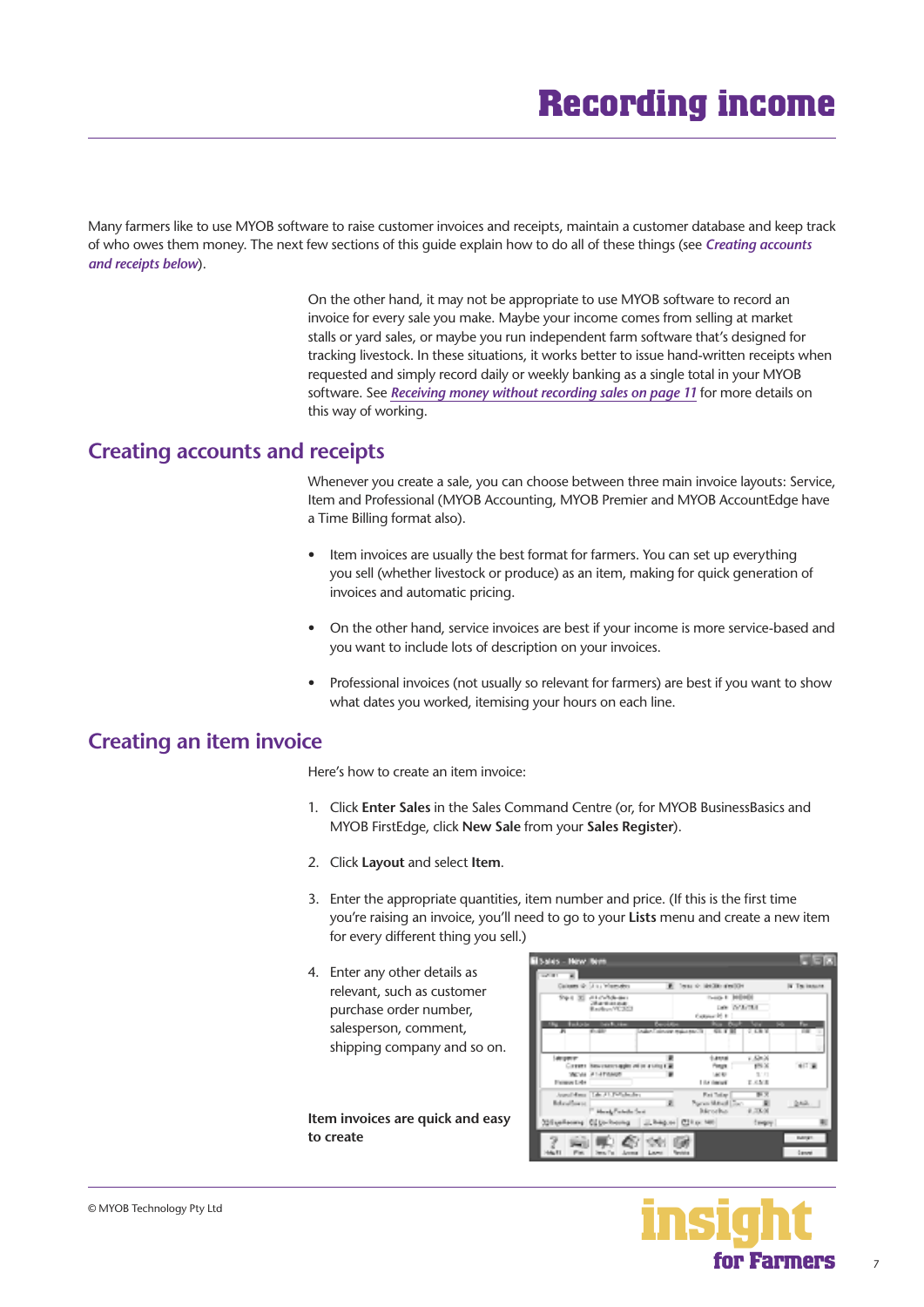# <span id="page-7-0"></span>**Adapting the layout of your invoice**

With all MYOB software, you can customise your invoices to meet your needs. You can change the fonts, add your own logo, draw boxes, add comments and much more. All you have to do is go to the Sales Command Centre, click **Print Invoices** and then click **Customise** (refer to MYOB help for more details on customisation commands).

Below is one possible way in which an invoice could be customised (this example is based on an Item invoice).

**It's easy to customise your invoice to meet your needs**

## **Recording customer payments**

Once you've learned how to record customer sales, you'll need to know how to record customer payments:

1. From the Sales command centre, click **Receive Payments**. (Or, if you're using MYOB BusinessBasics or FirstEdge, go to your **Bank Register** and select **Receive Payment**.)



2. Decide whether you want

to deposit this payment straight into your bank account, or whether you want to use MYOB's undeposited funds feature. (See MYOB help for more about undeposited funds and how they work.)

- 3. Fill in the **Customer** name and the **Amount Received**.
- 4. Select the **Payment Method**.
- 5. Leave the **Memo** as is, unless there's anything particularly unusual about this payment that you want to note down. Similarly, tab past the **ID #** field, as this is just an audit number that MYOB creates for each transaction.
- 6. Tab through the columns and MYOB will apply the payment against outstanding invoices, starting from the oldest invoice first, and moving toward the most recent. If you want to apply a payment to a different invoice, simply click in the **Amount Applied** column next to the invoice concerned, and type in the payment amount.
- 7. Once you have done this, click **Record**.

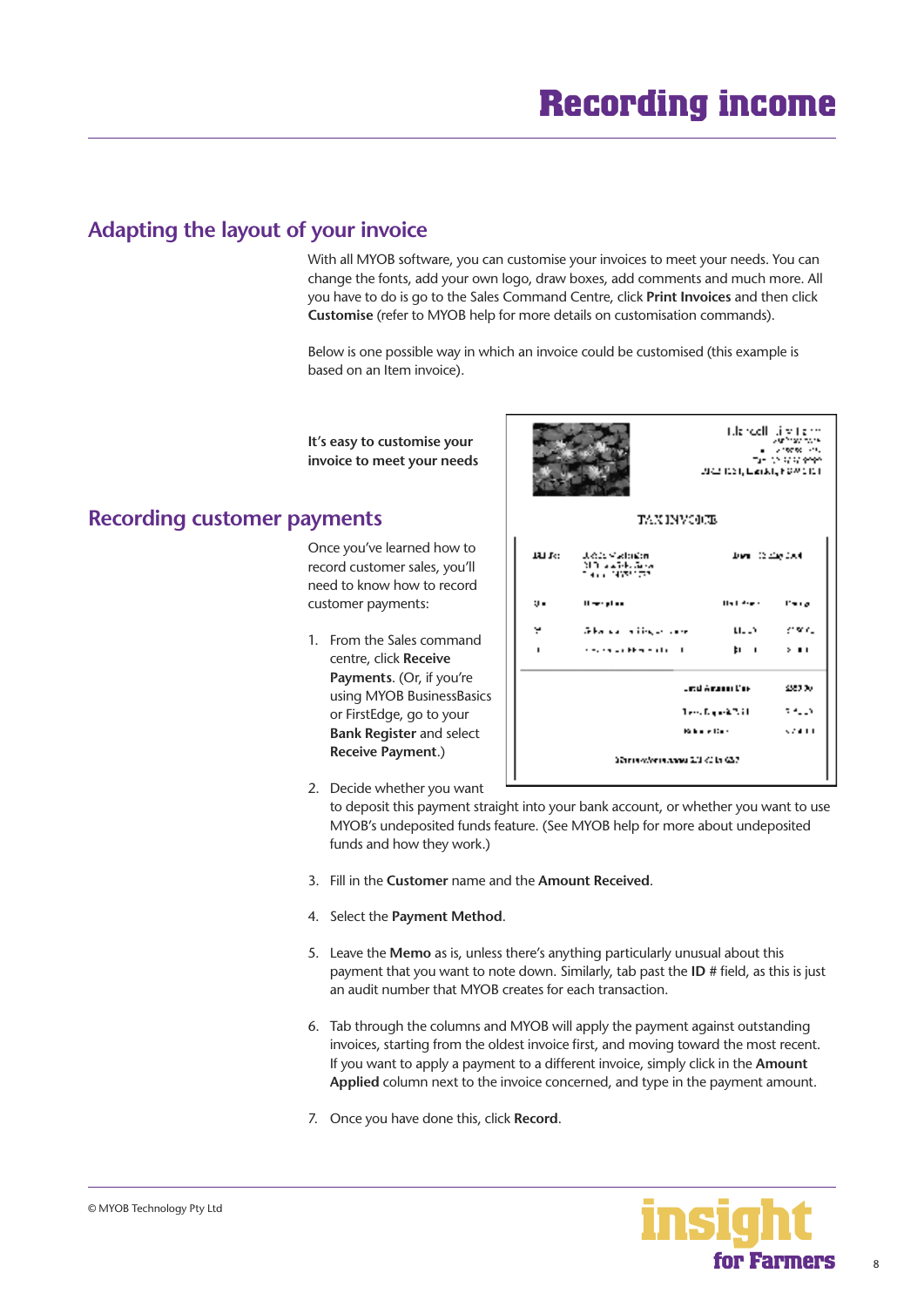# <span id="page-8-0"></span>**Printing receipts**

If you like, you can issue receipts for money received, rather than a full invoice. Receipts are essentially the same as an invoice, but are generally smaller with less detail. To print a receipt, go to the **Sales** command centre, record the payment, and click **Print Receipts**. (This feature is not available in MYOB BusinessBasics or MYOB FirstEdge.)

## **Seeing how much you're owed**

From the Sales Command Centre, click the **Analysis** down-arrow and choose **Receivables**, or, for MYOB BusinessBasics and MYOB FirstEdge, simply click **Analyse Receivables**. You'll see a summarised Analyse Receivables report, aged as at the current date, showing the names of all customers who owe you money and how overdue they are. You can click the zoom arrows next to any customer's name to go straight to a detailed breakdown of their outstanding invoices.

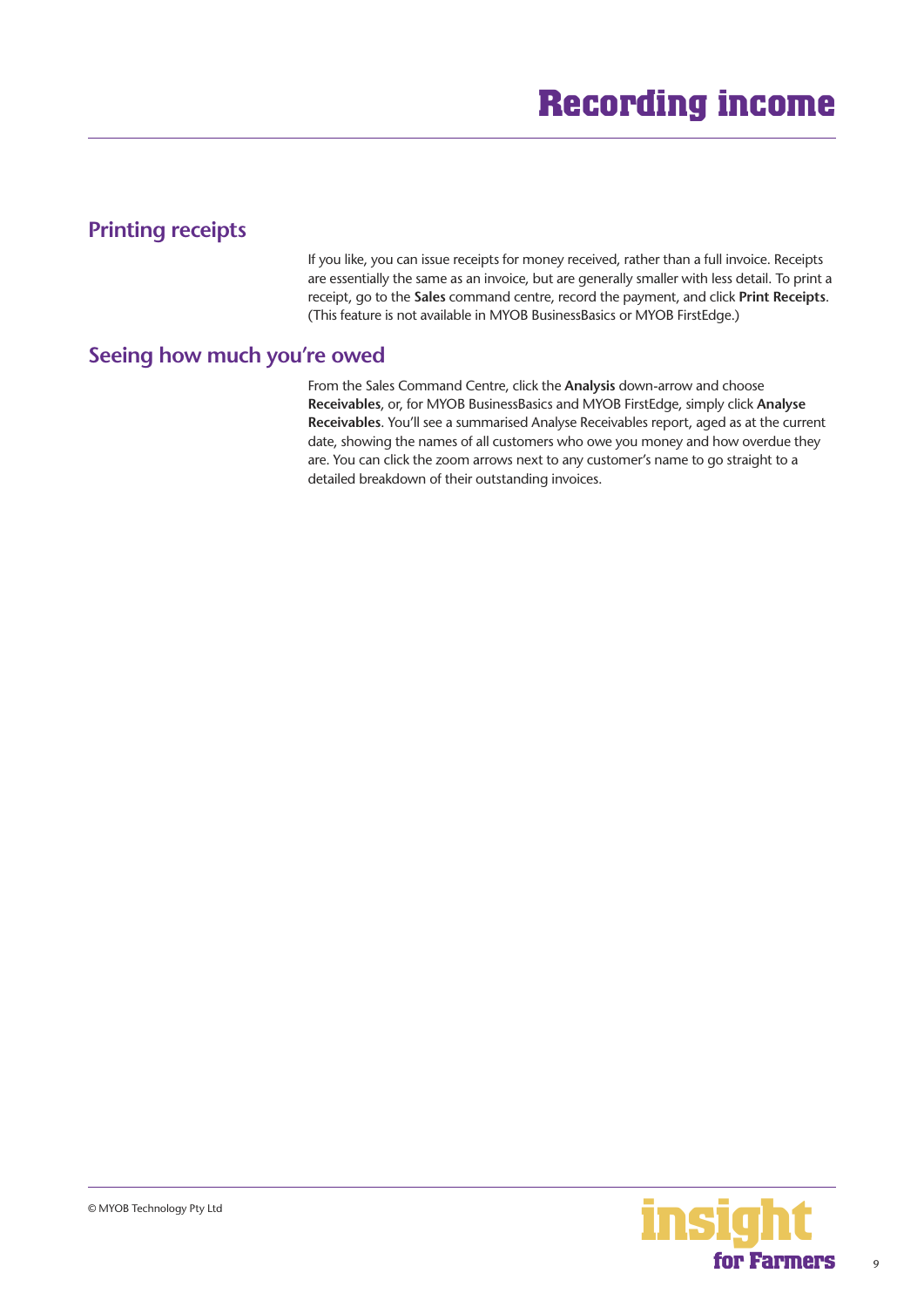# <span id="page-9-0"></span>**Business name: Hacienda Studs**

# **Business overview: Hacienda Studs uses MYOB Accounting Plus to run their farm accounts and manage their payroll.**

The owner of Hacienda Studs, Angie, had done her books by hand for over twenty years before switching to MYOB Accounting Plus. Despite her reluctance to make the change, she now readily admits that doing her books with MYOB software takes half the time it used to when doing them by hand, and the additional reporting that comes with MYOB gives her added insight to her farm's finances.

Angie uses item purchases to record all supplier bills. The benefit of working in this way is that not only does she know how much she owes at any one time, but she can also keep track of supplier pricing. Every month, Angie runs reports by item, generating costing reports and price comparisons for all purchases. Armed with this information, she knows instantly when there's a sudden hike in costs (whether it's for feed or for vaccinations) and she's able to query her suppliers and in many cases, negotiate better deals.

Angie has also been printing financial reports every month and questioning the profitability of some of her farming activities. Talking through these results with her brother, a consultant in the city, she's hoping to fine-tune her business so that she sees more financial gain from all her hard work. When asked, she says that working with MYOB software has not only given her new skills but has also led to increased selfconfidence and belief in her ability to control her own life.

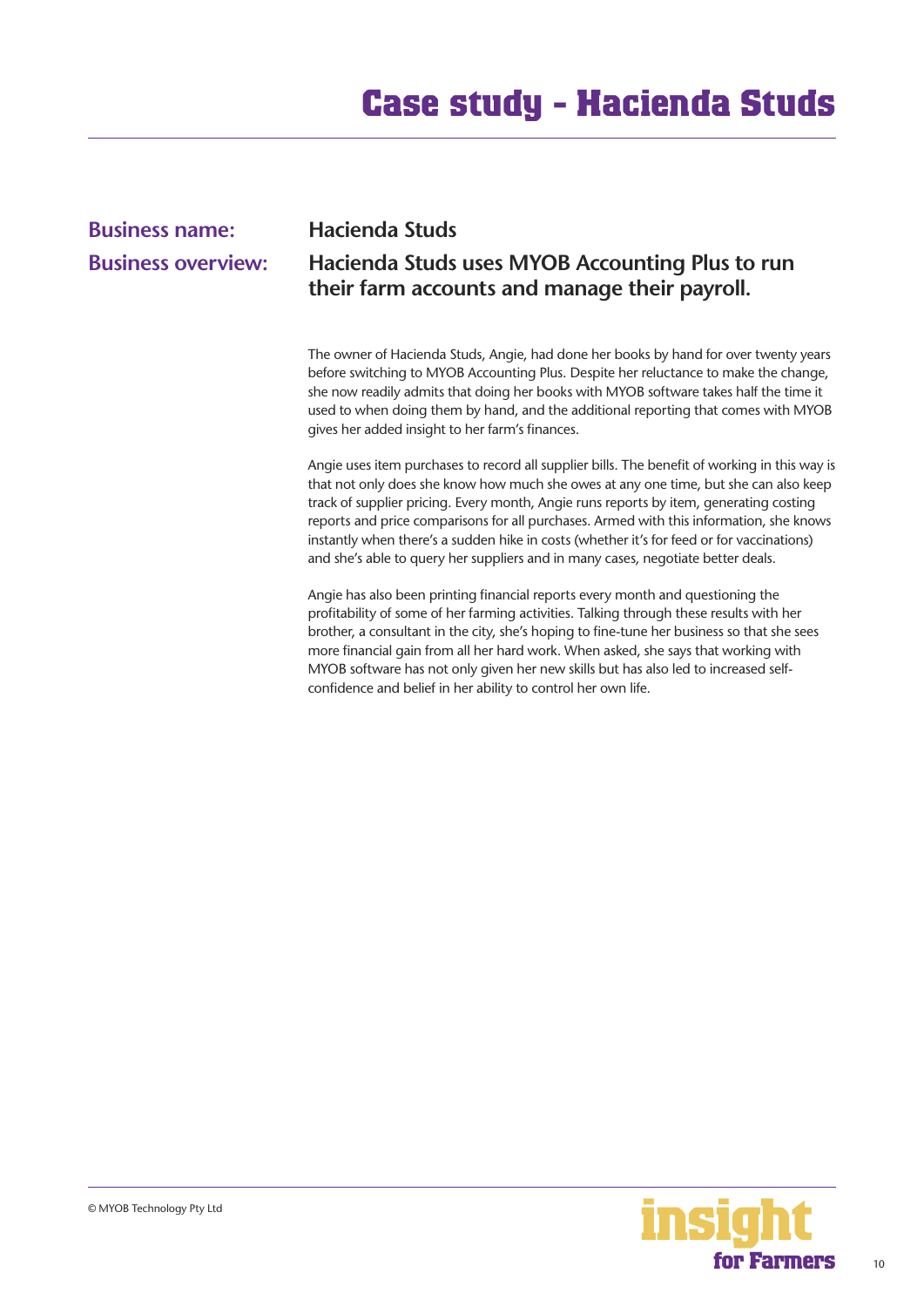<span id="page-10-0"></span>As mentioned earlier in this guide, it's not always appropriate to use MYOB software to record an invoice for every sale you make. If you're selling at market stalls or yard sales, or running independent farm software, the simplest approach will be to record daily or weekly banking as a single total in your MYOB software.

# **Working with your bank statement to record income**

If you're not recording every sale you make, rather you're working from your bank statement and recording every deposit made, here's what to do:

- 1. Go to **Receive Money** in the **Banking** command centre (or, if you're using MYOB BusinessBasics or FirstEdge, select **Receive Money** as your transaction type from the **Bank Register**).
- 2. Enter the **Date** of the deposit and, if relevant, the **Payor** (the Payor is the name of the person giving you the money).
- 3. Select the correct bank account in the top left-hand corner.
- 4. Enter the **Amount** and **Payment Method**.
- 5. If you reckon this deposit needs additional notes, write a comment in the **Memo** field. Otherwise, simply accept the memo offered.
- 6. Select an appropriate income account as your **Allocation Account,** check the Tax code is correct, then click **Record**.

**If you prefer, you can record income without having to record a sale first**

#### **Kecefve Maney Steadproof** Terr El elevent bare – am Good and Ordinate collabor **RIGHT Search Advisor and**  $t = 12766000$ ina Control <mark>VIII s</mark> Projektet av Three V Max Texas and award **Service W.T.** ಷ **Nov Column** an s  $\overline{a}$  . And the final and in a 120930 Top Techno **IN 44.11**  $101$ 88 - 1 Kin 1  $(0) - 11 = 0$  $5850$ 而於 - 56  $\overline{N+1}$  $\overline{C_{\mathbf{p}}$  and

# **Recording rebates and subsidies**

The easiest way to record government fuel rebates or subsidies is to go to the **Receive Money** window. Select

the **Amount** and **Payor**, write a brief description in the **Memo** (e.g. 'income from fuel rebate) and select an appropriate income account as the **Allocation Account**.

If you can't see a suitable account, go to your Accounts List and create one. Income accounts always start with **4-** and rebate or subsidy accounts should be called something like Income from Fuel Rebate, Income from Interest Subsidy or Income from Landcare Grant.

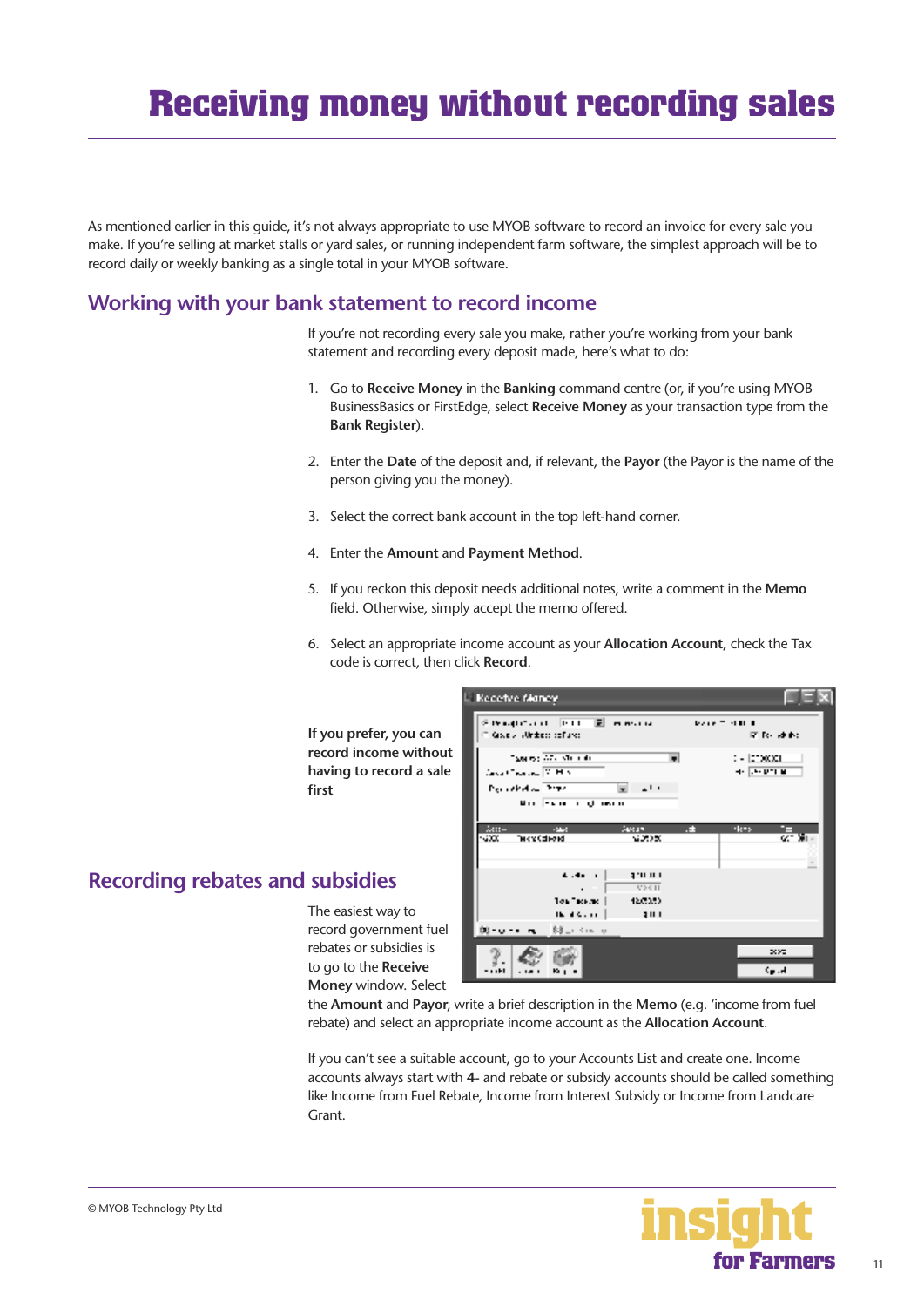# <span id="page-11-0"></span>**Recording cash that you spend before it's banked**

Farmers often ask this question, as they receive many cash payments. Fortunately, there's a really easy way to deal with this situation.

Whenever you go to **Receive Payments** or **Receive Money**, you'll notice that you have the option to deposit customer payments direct into your bank account or group them with undeposited funds.

The idea of an undeposited funds account is that you record all customer payments as going into this account (whether they're cash, cheque or credit card payments). Then, if you spend cash before banking it, you record the expense as coming out of the undeposited funds account.

Later, when you deposit cash or cheques into your bank account, you create a bank deposit transaction that transfers the money *out* of undeposited funds and *into* your business bank account. You mark off the deposits, the cash that came in and the cash that went out. The difference is the amount that you intend to bank. You can see how it works in this screenshot.

**Undeposited funds accounts work well if you have lots of cash transactions**

| To Program Danis Reports                               |                                                                      |              |                          |             |
|--------------------------------------------------------|----------------------------------------------------------------------|--------------|--------------------------|-------------|
| and hand been discount                                 |                                                                      | 同一 むしゃ ニュアのの |                          |             |
| des Trobas (CIMAR                                      |                                                                      |              | $\sim$ 3 $km$ .          |             |
| <b>COLLEGE SHOW</b>                                    |                                                                      |              | <b>LOCATION</b>          |             |
| <b>AT</b><br>п.                                        | $\sim$ , and the second second                                       |              | $\overline{\phantom{0}}$ | <b>TILE</b> |
| Any Print<br>÷<br>41, 1996<br>                         |                                                                      |              | eww<br>45.75%            |             |
| <b>LA MINE ANNIS</b><br>from this case of<br>эштэг сол | $-$<br><b>CTP</b><br>٠.                                              |              | <b>.</b><br>-1556<br>法自由 | ٠           |
|                                                        |                                                                      |              |                          |             |
|                                                        |                                                                      |              |                          |             |
| No de la Caracción de                                  | $\begin{array}{ccc} \n & \rightarrow & \rightarrow & \n \end{array}$ |              | 200011                   |             |
| ι.                                                     |                                                                      |              |                          |             |
|                                                        |                                                                      |              |                          |             |
| ×.<br>$I_{r,l}$<br>                                    |                                                                      |              |                          | $-11.7$     |

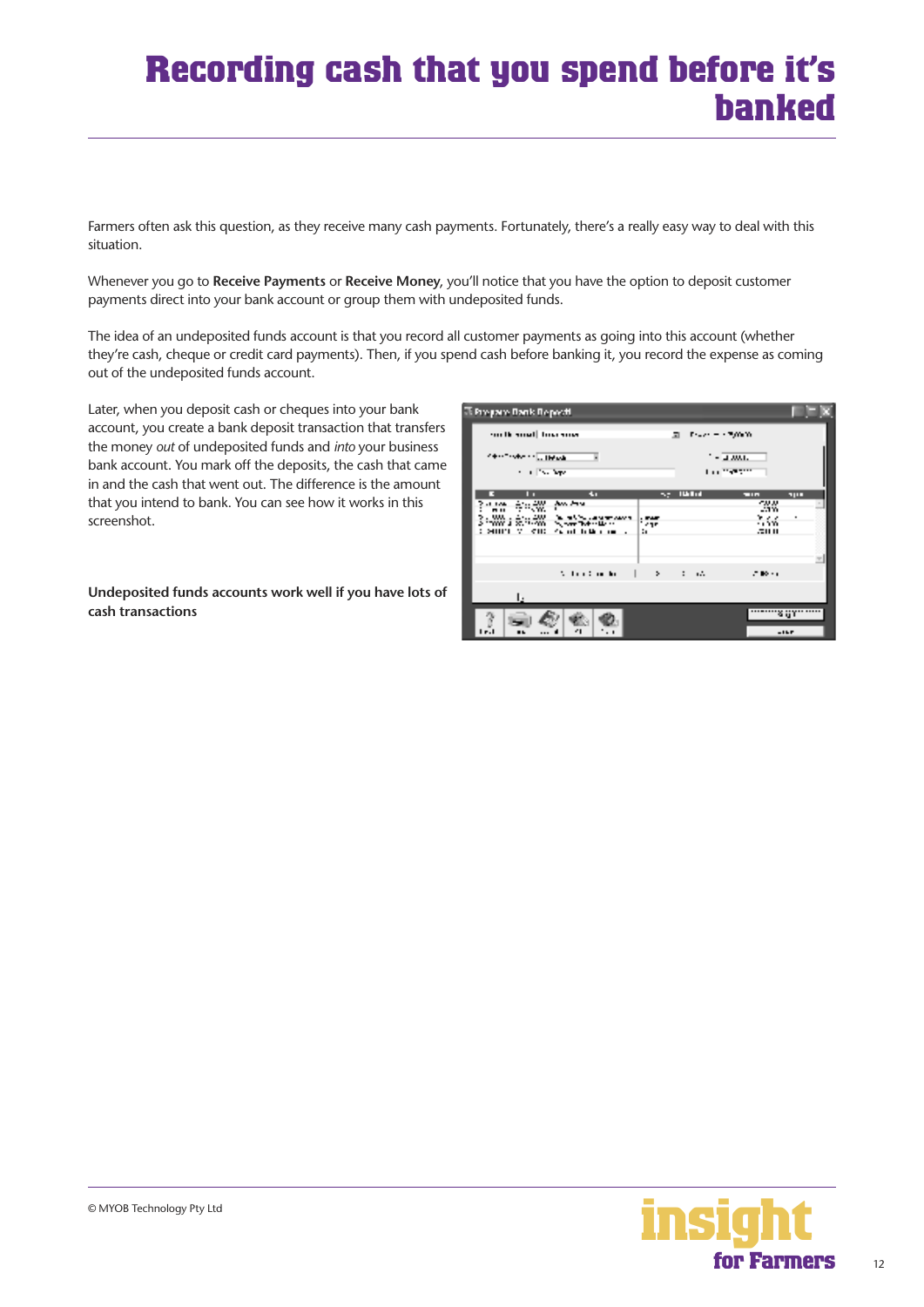<span id="page-12-0"></span>The simplest way to record expenses, suitable for many smaller farms, is to go to the Banking command centre and click **Spend Money** (or, for MYOB BusinessBasics and MYOB FirstEdge, go to your **Bank Register** and select **Spend Money** as the transaction type). See *Recording cheques, direct debits or electronic payments* below to find out more.

An alternative way to record expenses, suitable for larger farms, is to enter all supplier invoices in the Purchases command centre when you receive them. Later, these invoices are paid using **Supplier Payments**. (Note that purchases aren't available in MYOB BusinessBasics or FirstEdge.) **T**his method works well if you have a substantial amount of accounts to be paid each month and you want to keep tabs on how much you owe, but by its very nature is a more complicated way of working. See *[Recording supplier invoices on page 14](#page-13-0)* to find out more.

# **Recording cheques, direct debits or electronic payments**

#### To record an expense

- 1. Click **Spend Money** in the **Banking** command centre. (Or, if you're using MYOB BusinessBasics or MYOB FirstEdge, select the **Spend Money** transaction type in your **Bank Register**.)
- 2. Click the **Pay from Account** button in the top-left and select your bank account, or, if you plan to make this payment online, click **Group with Electronic Payments**.
- 3. For cheques, enter the cheque number in the **Cheque No.** field. For other transactions, such as credit card debits or electronic payments, simply ignore the **Cheque No.** field.
- 4. Enter the date and amount, and in the **Card** field, enter the name of the person you are paying. If you've never paid this person before, you'll see a list of cards, asking you to select one of them. Either double-click on a name to select it from the list or click **New** to create a new card.
- 5. Write a brief description in the **Memo** field, if desired.
- 6. In the **Acct#** column, specify which account this expense should go to.
- 7. Check the **Amount** is correct. Usually, this amount includes GST, assuming you've ticked the **Tax Inclusive** box on the top-right.
- 8. Fill in the **Job** column if you want to track expenses by particular projects or cost centres. Otherwise, leave this column blank.
- 9. If you want to include additional information about this transaction, do so in the additional **Memo** column that appears next to the **Job** column.
- 10. Check the **Tax** code, double-check the tax total (this calculates automatically), then click **Record**.

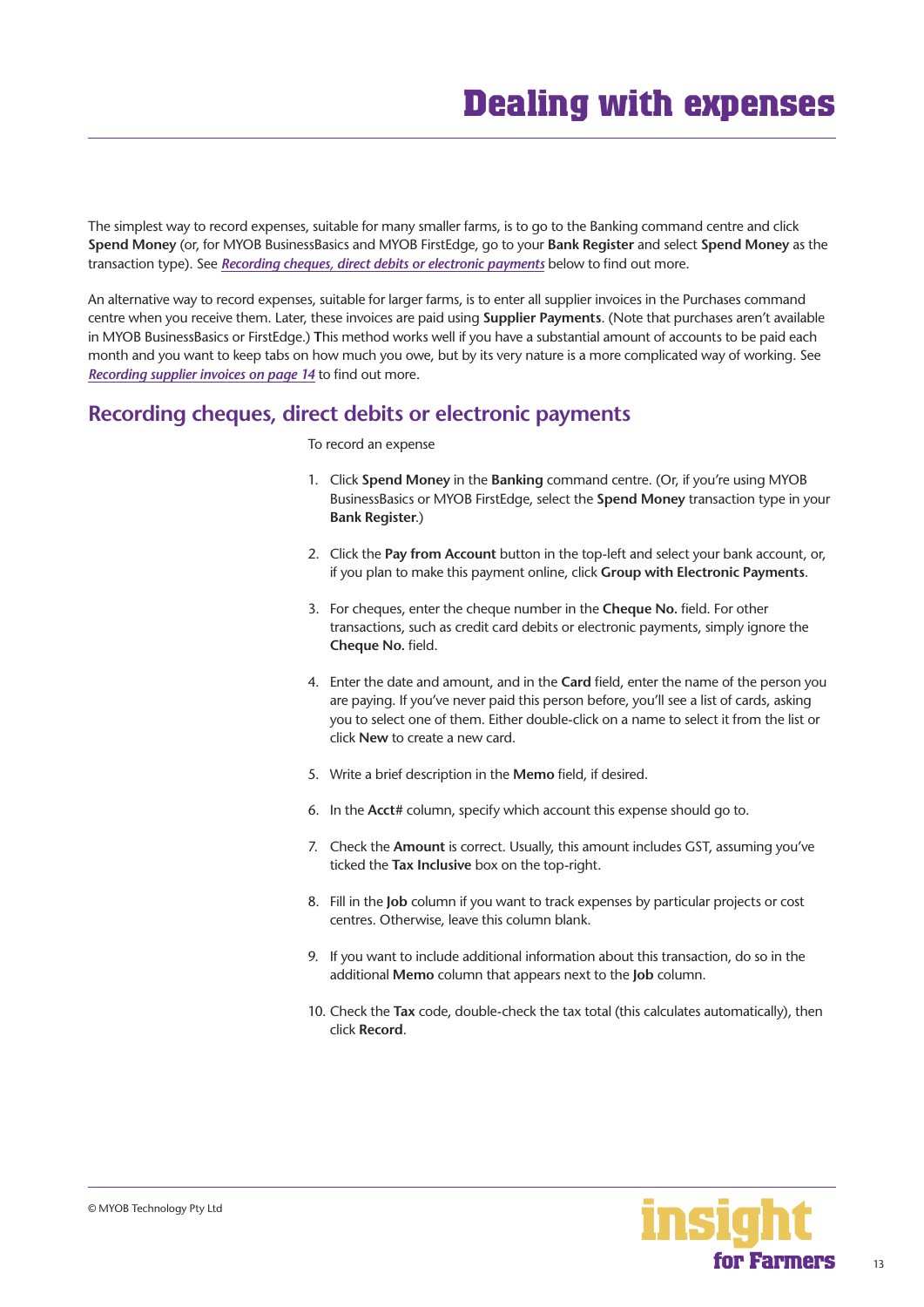# **Dealing with expenses**

**It's easy to record expenses**

# <span id="page-13-0"></span>**Recording supplier invoices**

Here's how to record a purchase:

- 1. From the Purchases command centre, click **Enter Purchases**.
- $\zeta_{\rm BC} \sim \overline{\zeta_{\rm AC} \chi_{\rm CMB}}$  $11.000$   $\sqrt{1.241}$ Ħ.  $200 [299, 200]$ 1980<u>1200</u> work and lest above their w cas lifes المسالا ilicae<br>Volticaes tar<br>NGC 2008 Viti Pasa  $\overline{\mathbf{H}}$  $4.41 - 1$ portuut. isa Ne 100000 El Annabi‴rree  $\mathbf{a}_i$  and  $\mathbf{a}_j$  $101$  $00 - 0 = -1$ 88 Link Inc.  $222$ шũ  $\overline{r}$  $\epsilon_{\rm p}$  . A

Else en an

 $\sim 0.5 \times 10^{11}$ 

...<br>⊡ika akima

2. Click the **Layout**  button and select **Service** as your

> layout. (A service layout is usually best, unless you intend to keep inventory counts of an item, a scenario not usually relevant for farmers).

3. Fill in the supplier name and if required, enter the purchase order number.

Spend Maney

.<br>Pigawakan Tatul<br>Dina dalam Karak

- 4. Check the date and enter the supplier's invoice number in the **Supplier Inv#** field.
- 5. Choose your allocation account in the **Acct#** field. Don't worry about detailed descriptions, as they're usually not necessary. A general description such as 'seed', 'fertiliser' or 'livestock' does just fine.
- 6. Make sure the GST total matches with your supplier invoice; then click **Record**.

## **Paying suppliers electronically**

MYOB M-Powered® payments enable you to make electronic payments to your suppliers directly from your MYOB software. Once you subscribe to this service, you can use your MYOB software to record payments in your company file and then transmit these payments electronically using a secure link. The M-Powered Services Centre monitors the progress of all payments and, at your request, emails or faxes remittance advices direct to your suppliers.

If you pay more than five suppliers per week, M-Powered payments are well worth the fees. If you were to put a value on your own time (or on your bookkeeper's time) and calculate how long it takes you to pay a supplier (including writing a cheque, printing a remittance advice, writing their address on an envelope, entering the payment into your MYOB company file, and so on) as well as the costs (the envelope, the stamp, the petrol to the post office, etc.), then chances are that paying a supplier is much more expensive than you think.

M-Powered payments offer other benefits too, although these are somewhat less tangible. You can schedule payments to be made at future dates, ensuring that suppliers are paid on time, even when you're away from the business. Payments are more secure, as you pay directly from your account into your supplier's account (whereas cheques are

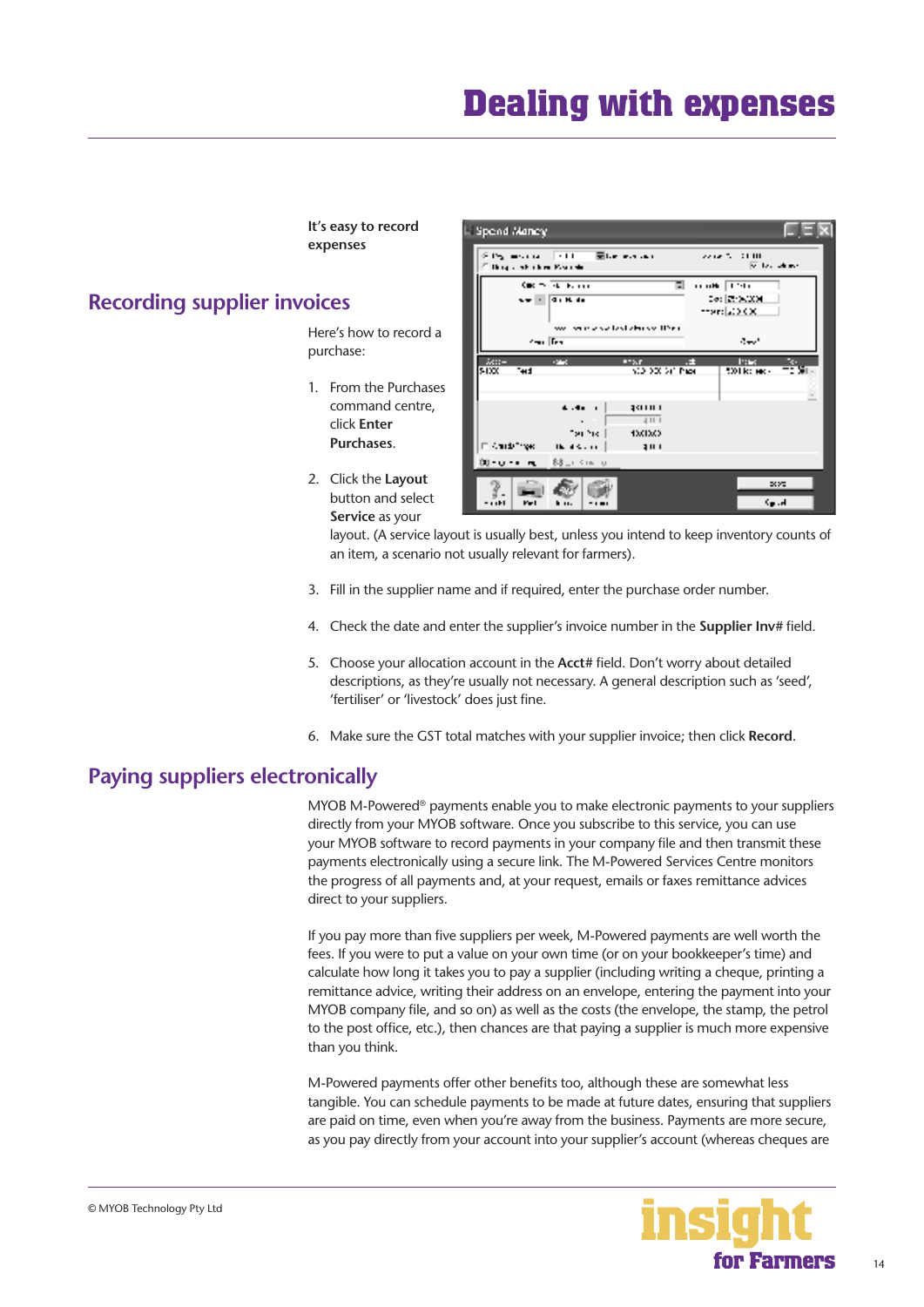<span id="page-14-0"></span>more prone to fraud or getting lost in the mail). Finally, the M-Powered Services Centre keeps track of all online payments, including when payments are sent, when they're processed, if they fail due to insufficient finds, and so on.

Note that M-Powered payments are only available for MYOB Accounting, MYOB Accounting Plus and MYOB Premier.

For more information about M-Powered payments, including how to subscribe, the current pricing structures, or to read the Product Disclosure Statement, see **www.myob.com.au/m-powered/** .

## **Dealing with credit cards**

The easiest way to deal with credit cards is to think of them as if they were a bank account. Create a new liability account in your **Accounts List** and select **Credit Card**  as the **Account Type**. This done, you record credit card debits in the same way as you record other types of payments. Here's what to do:

- 1. Go to **Spend Money** in the Banking command centre (or, for MYOB BusinessBasics and MYOB FirstEdge, go to your **Bank Register** and select **Spend Money** as the transaction type).
- 2. Select your credit card account as your bank account in the top left.
- 3. Record each separate transaction on the credit card in the same way as you would record cheques, the only difference being that you ignore the **Cheque No** field completely.

Don't forget to account for GST when recording credit card transactions. If you know an item definitely attracts GST (such as fuel payments or telephone expense), simply click the **Tax Inclusive** box and the GST component calculates automatically.

# **Keeping tabs on petty cash**

Most farmers end up paying lots of cash expenses directly from their own pocket, ending up with a pile of petty cash receipts at the end of each month. They're legitimate tax deductions, but how do you enter them?

- 1. Pile these receipts into their various categories and then, with a calculator, add up the value of each pile of receipts. You might end up with \$40 worth of receipts for stationery, \$50 for postage, \$15 for travel and so on.
- 2. Next, go to **Spend Money** (or, for MYOB BusinessBasics and MYOB FirstEdge, go to your **Bank Register** and select **Spend Money** as the transaction type) and as your bank account, select Petty Cash in the top left corner.
- 3. As the **Amount**, enter the total value of all these receipts added together.
- 4. Split the transaction across the appropriate expense accounts**,** writing individual memos on each line, if desired.

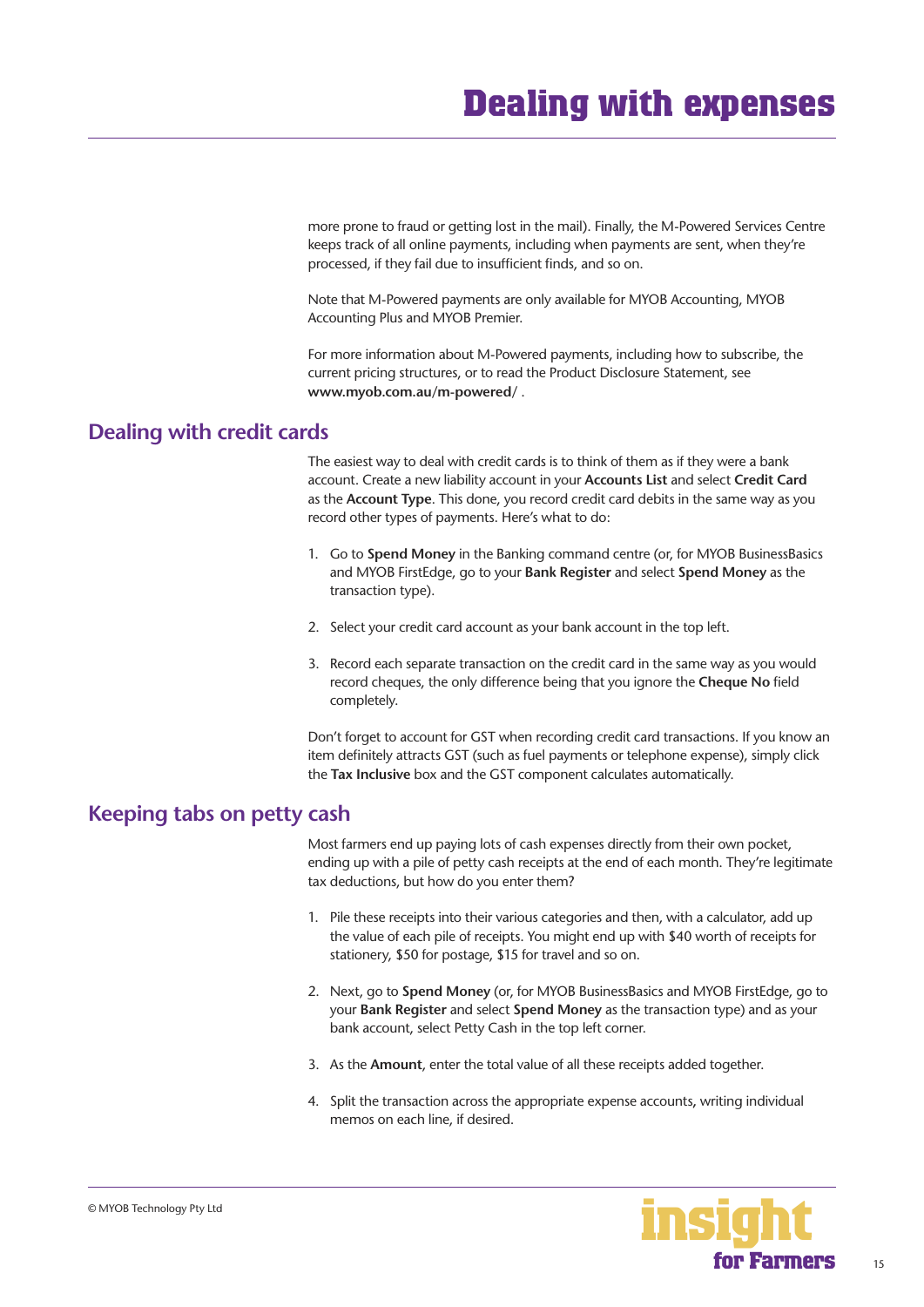# **Dealing with expenses**

**Recording petty cash transactions**

# <span id="page-15-0"></span>**Recording personal drawings**

Many farmers have one bank account that deals with all their finances, ending up with a mixture of business and personal transactions. The correct way to record personal drawings depends on whether your farm is set up as a company, a partneship, or a sole trader.

| <b>Ellopa d'Avrey</b>                                                                  |                                                               |                                |                                              | 同回风                 |
|----------------------------------------------------------------------------------------|---------------------------------------------------------------|--------------------------------|----------------------------------------------|---------------------|
| Tulk News LETK<br>i sa mata sa sana da maka                                            | $\mathbf{z}$ , $\mathbf{z}$ , $\mathbf{z}$                    |                                | 2000 vs. (* 1932)                            | <b>Milke write:</b> |
| <b>Konne Trade F</b>                                                                   | $m \in [0.1, 10]$                                             |                                | ы<br>in a chillena<br>$-1.15 - 1.1$<br>あっ 初生 |                     |
|                                                                                        | terminate the secretaries their<br>Investment and a supported |                                | <b>Convert Co.CO</b>                         |                     |
| AO I<br><b>1-1 1 1</b><br><b>Illustration</b>                                          | <b>Section</b>                                                | <b>CANDR</b><br>$\overline{a}$ | 135<br>thre-<br><b>Fability</b>              |                     |
| tiko <del>e</del> lek<br>UW.<br>62.03<br>fering er<br><b>LING</b><br><b>London Los</b> |                                                               | МŶ<br><b>PH</b>                | kanaan i<br>r –l<br>ina sa                   |                     |
|                                                                                        | Tag Shaw L                                                    | n tr                           |                                              |                     |
|                                                                                        | $\sim$                                                        | $<$ $<$ $>$                    |                                              |                     |
|                                                                                        | Tour Trid                                                     | 12,500                         |                                              |                     |
| 法经济 的复数人                                                                               | 11.14.44                                                      | -11                            |                                              |                     |
| (ЮАсанкаты 19) дең жете                                                                |                                                               |                                | Last met Historic Trick                      | ۰                   |
| $\cdot$ .<br>. .                                                                       | - 1111<br>. .                                                 |                                | $\cdots$<br>Kansa                            |                     |

- If your farm is structured as a company, personal drawings should either be recorded as Wages (a **6-** account), or against your Directors Loan account (usually a **2**  account).
- If your farm is structured as a partnership or sole trader, drawings should be recorded as Drawings (a **3-** account).

If you're still unsure as to the best way to record personal drawings, consult your accountant.

# **Monitoring truck and vehicle expenses**

For many farmers, keeping trucks and vehicles on the road is their biggest business expense. If you have several vehicles, you can set up your MYOB software so that it tracks exactly how much each vehicle costs not only every year, but since the date of purchase.

To set up MYOB software for this purpose, go to your **Accounts List** and, under a heading called Farm Vehicles, create three expense accounts: Fuel & Oil, Rego & Insurance and Repairs & Maintenance.

Next, go to your **Jobs List** (go to the **Lists** menu and select Jobs) and create a new job number for each separate vehicle. The screenshot below shows a jobs list which includes

a job number for each vehicle:

**You can use jobs to track expenses for each vehicle on your farm**



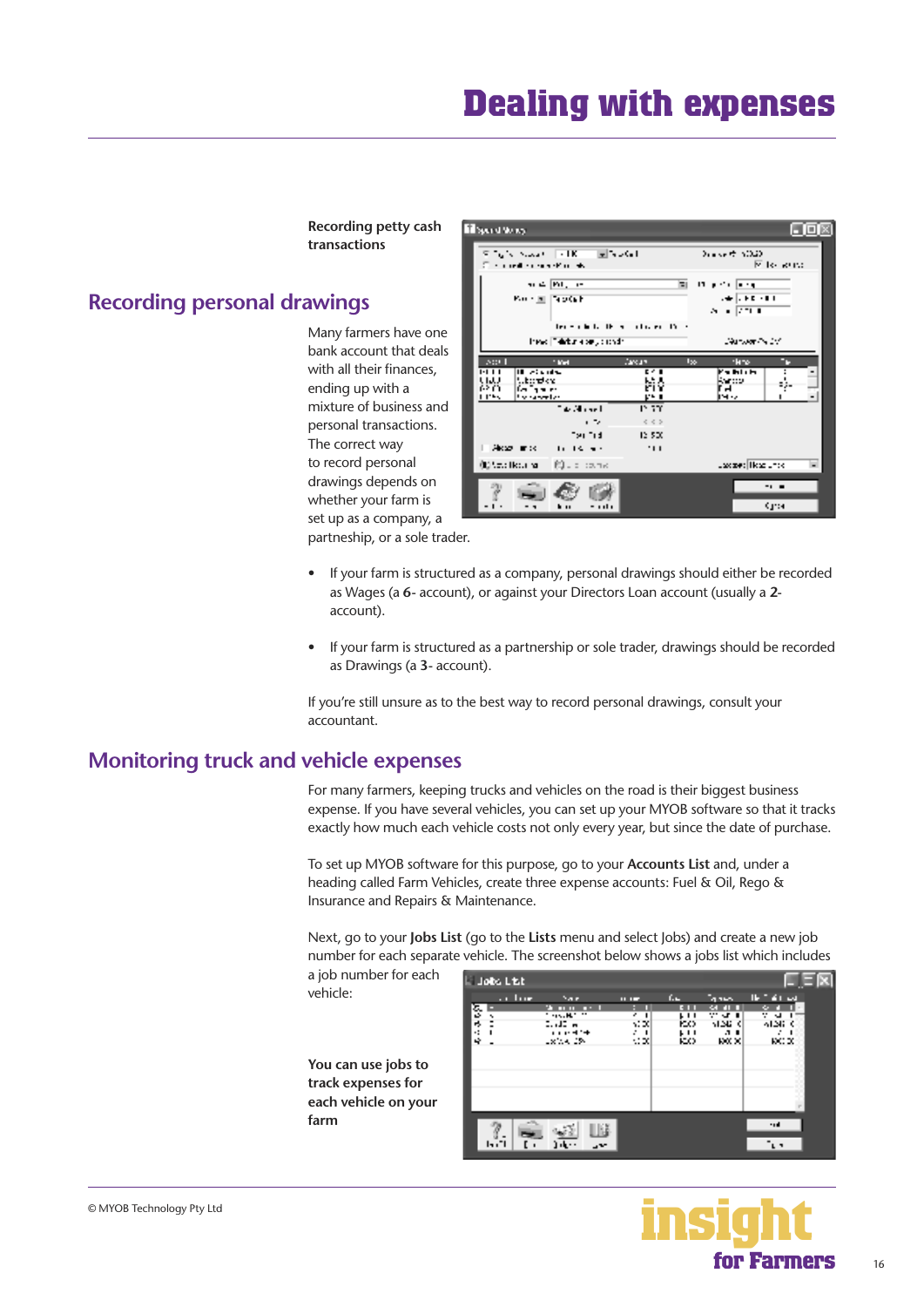<span id="page-16-0"></span>Throughout the year, when you record vehicle expenses**,** allocate these expenses to the correct account (for example, Fuel & Oil) and to the correct job number.

To print a report that shows the total costs for any particular vehicle, go to the **Accounts** tab of your reports menu. Select the **Job Profit & Loss**  report, clicking the **Customise** button to select the vehicle.

**You can create expense reports for every vehicle**

# **Adjusting for abattoir or yard fees**

When you sell livestock at a yard sale or abattoir, the payment you receive is reduced by abattoir or yard fees. For example, an agreed price per goat might be \$50 a head, but you only receive \$48.50 per head, with \$1.50 per head deducted in miscellaneous fees. In order for your financial reports

| <b>Report Display</b>                                                               | E E                                    |
|-------------------------------------------------------------------------------------|----------------------------------------|
| Deather Line II<br>$\frac{1}{2}$ $\sqrt{1 + 2}$<br>F                                |                                        |
| Job Profit & Loas Statement                                                         |                                        |
| 1/07/2003 through 25/02/2004                                                        | Page 1                                 |
| úraza uveblanu.                                                                     | Year to fiste                          |
| н<br><b>Hissan Ruth 1200</b>                                                        |                                        |
| і зрывн<br>Public OI<br>14-bu Niko-manba<br>Rocal d'& delroenance.<br>List Leaving- | 93.034.00<br>5. a H<br>127930<br>a zil |
| Ne froi Josep                                                                       | -17, 1820                              |
|                                                                                     |                                        |
| Ŀ<br>-1:                                                                            | Cagey in                               |

to be correct, it's best to separate these fees when recording income.

If you normally record income using item invoices, here's how to record these fees:

Note: The following procedures require you to create an "NEG" tax code. See MYOB Support Note 1775 available from **http://support.myob.com.au** for instructions on how to set up this tax code.

- 1. Go to your **Items List** and click **New.**
- 2. Create a new item called 'Fees'. Mark the **I Sell This Item** checkbox and choose a cost of sales **5-** account called something like Abattoir/Yard fees as the **Income Account for Tracking Sales.** You'll see a warning saying that this account is normally an income account, not a cost of sales account, but you can ignore this warning — what you're doing is fine.
- 3. Click the **Selling Details** tab for this item and select **NEG** as the **Tax Code When Sold**.
- 4. Click **Enter Sales** in the Sales command centre or click **New Sale** in the Sales Register.
- 5. Enter the **Quantity** and **Price** of whatever livestock you're selling, but then add an additional line item for fees. Enter **-1** in the **Quantity** column, 'Fees' in the **Item #**  column, and the total fee charged in the **Price** column. Remember that the tax code for such fees must be **NEG**, even if the code for the livestock itself is **FRE**.

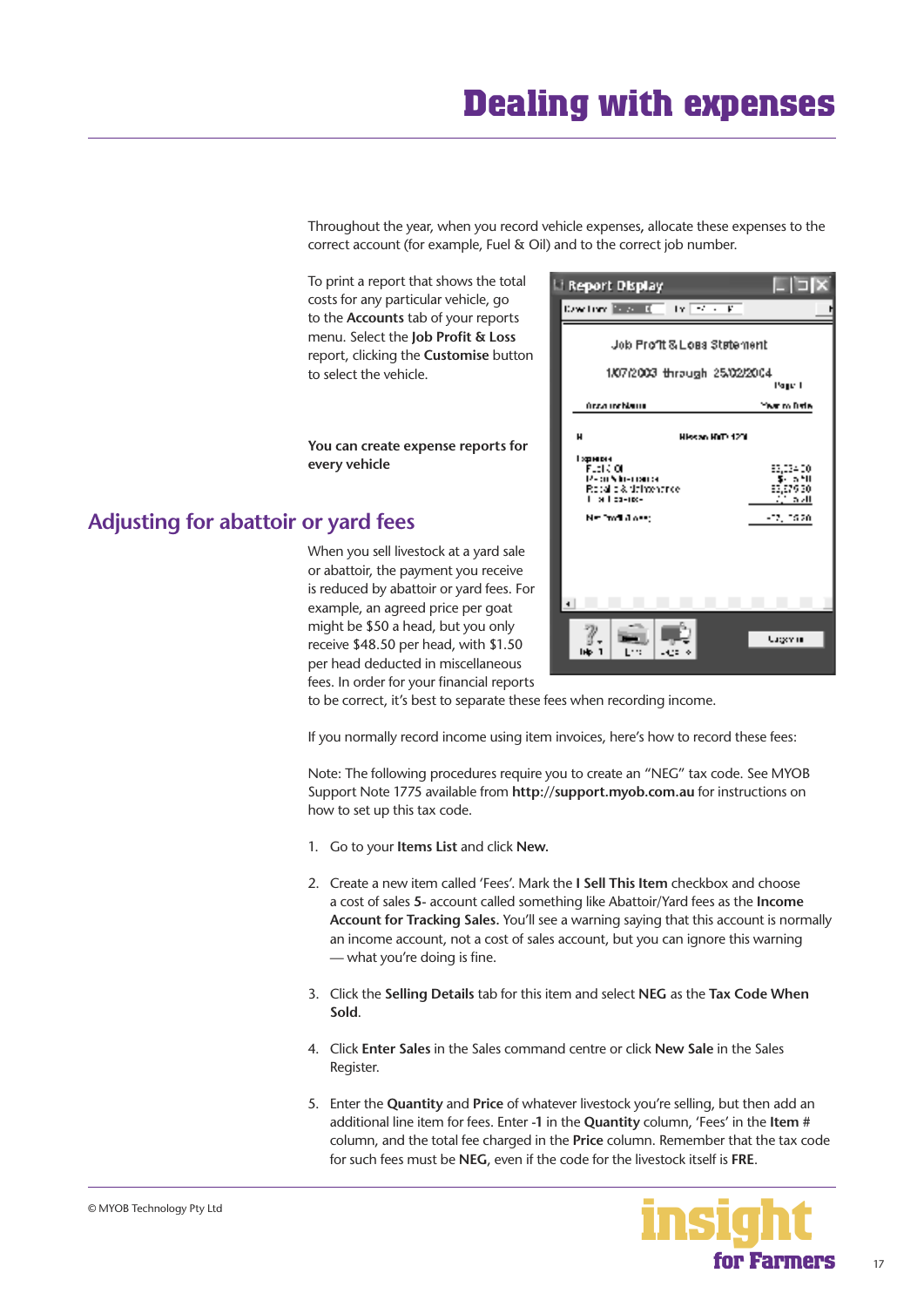# **Dealing with expenses**

**Set up yard or abattoir fees so you can show this expense when recording the sale**

If you normally record income using the **Receive Money**  window, here's how to record abattoir or yard fees:

|                   | ass in 14 Holly Talk |           | Twenty the bits and the |                       | 741         |
|-------------------|----------------------|-----------|-------------------------|-----------------------|-------------|
|                   | Africane (946)       |           |                         |                       |             |
|                   | arru<br>984          | a not los |                         | <b>DOM:</b><br>34.835 | <b>CONT</b> |
| $^{72}$<br>id Las |                      |           |                         | 64,746                |             |
|                   | <b>ESS</b>           |           | <b>Televille</b>        |                       |             |

1. Go to **Receive Money** in the

> **Banking** command centre (or, if you're using MYOB BusinessBasics or FirstEdge, select **Receive Money** as your transaction type from the **Banking Register**).

- 2. Enter the **Date** of the deposit and the name of the yard or abattoir as the **Payor**.
- 3. Enter the net payment you received as the **Amount**.
- 4. On the first line, select an income account such as 'Income from Livestock Sales' as your Allocation Account, and as the Amount, enter the gross amount of the sale. Check the Tax code is correct.
- 5. On the second line, select a cost of sales account (5-) such as 'Abattoir/Yard Fees' as your **Allocation Account,** and as the **Amount,** enter the value of fees deducted, and select **NEG** as the tax code. However, the trick is to enter this amount as a *minus* figure.
- 6. If done correctly, this transaction should balance! Click **Record**.

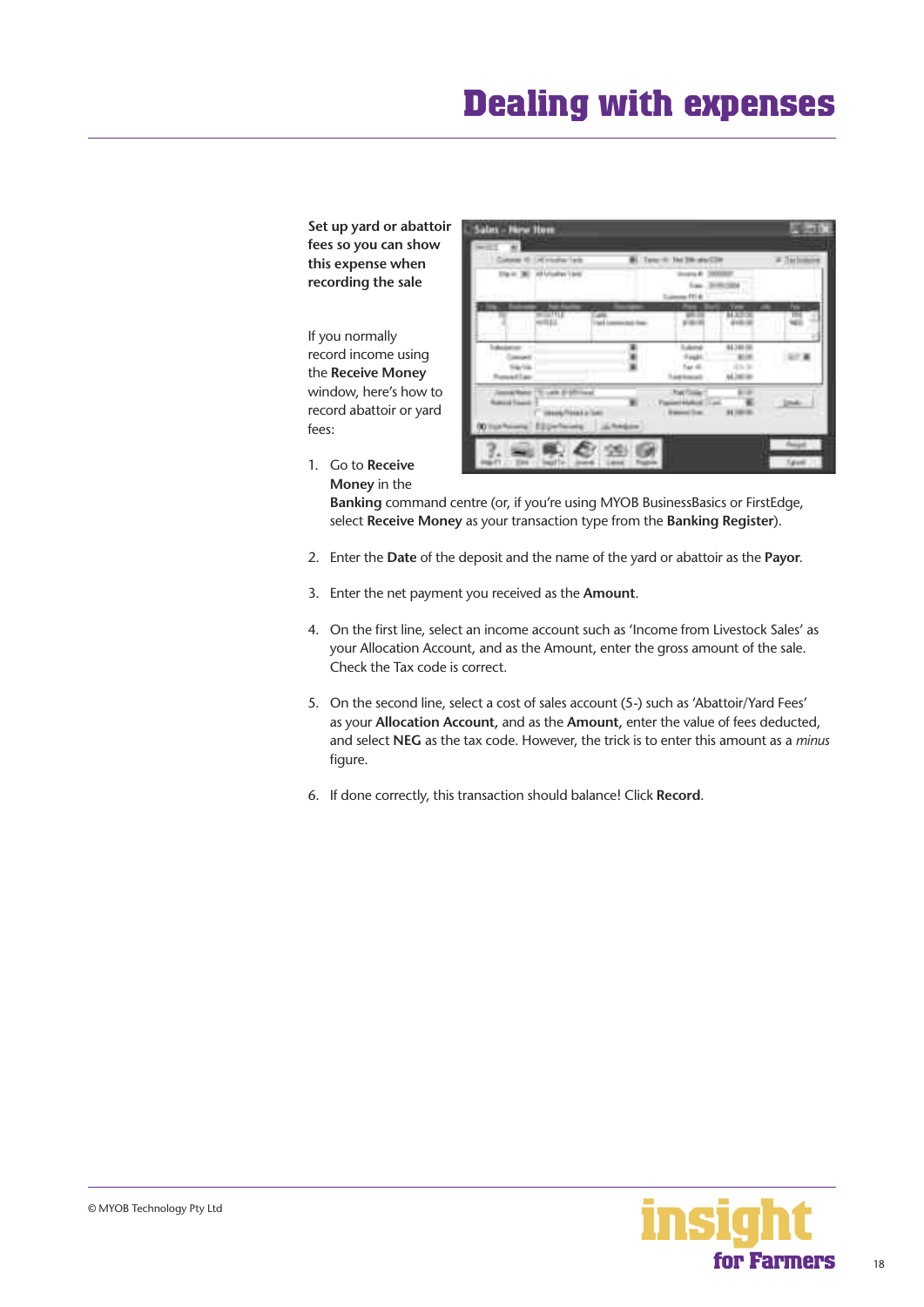<span id="page-18-0"></span>Farming is a very capital-intensive kind of business. Not only is it important that you record new equipment correctly (so that you remember to claim your input tax credits and so that your accountant claims depreciation), but it's important to keep track of what assets you own, and where they're located. The next couple of sections in this guide deal with these issues.

## **Purchasing new equipment or tools**

A common question asked by farmers is where to allocate the purchase of new equipment or tools. The answer is complicated, because it depends on whether or not you belong to the Simplified Tax System. (If you're not sure whether you do, ask your accountant.)

#### **If you belong to the Simplified Tax System**

If a piece of equipment costs \$1,000 or less (before GST), then allocate your purchase to an expense account called Tools – Repairs & Replacements. Include a detailed description in the **Memo** field, as your accountant may ask you about this transaction later.

If a piece of equipment costs more then \$1,000 (before GST), then allocate your purchase to an asset account called Tools or Plant & Equipment. Include a detailed description in the **Memo** field, as your accountant will need this information when creating your depreciation schedule. If this tool is a replacement for an old tool that you have sold or scrapped, note this in the **Memo** field also.

#### **If you** *don't* **belong to the Simplified Tax System**

You may need to allocate new tools to an asset account called Tools. Include a detailed description in the **Memo** field, as your accountant will need this information when creating your depreciation schedule. If this tool is a replacement for an old tool that you have sold or scrapped, also note this in the **Memo** field.

## **Managing depreciation**

If you are like most farmers, you probably own a substantial amount of assets (tractors, tools, motor vehicles, computers, etc). If this is the case, not only will depreciation be a major tax deduction for your farm, but in order to ensure you're correctly insured, you'll want to keep a good track of your assets and their values.

If you want to set up your own asset register, then it's worth taking a look at MYOB AssetManager Pro. AssetManager Pro is designed in a way that looks and feels similar to other MYOB software, with similar account numbering and structures. You can keep an organised record of your assets, as well as calculate monthly and annual depreciation figures. AssetManager Pro can track assets by location, cost centre or any other way you choose, and keep a detailed log of service calls for equipment.

To find out more about MYOB AssetManager Pro, visit **www.myob.com.au/products/assetmanager\_pro/** .

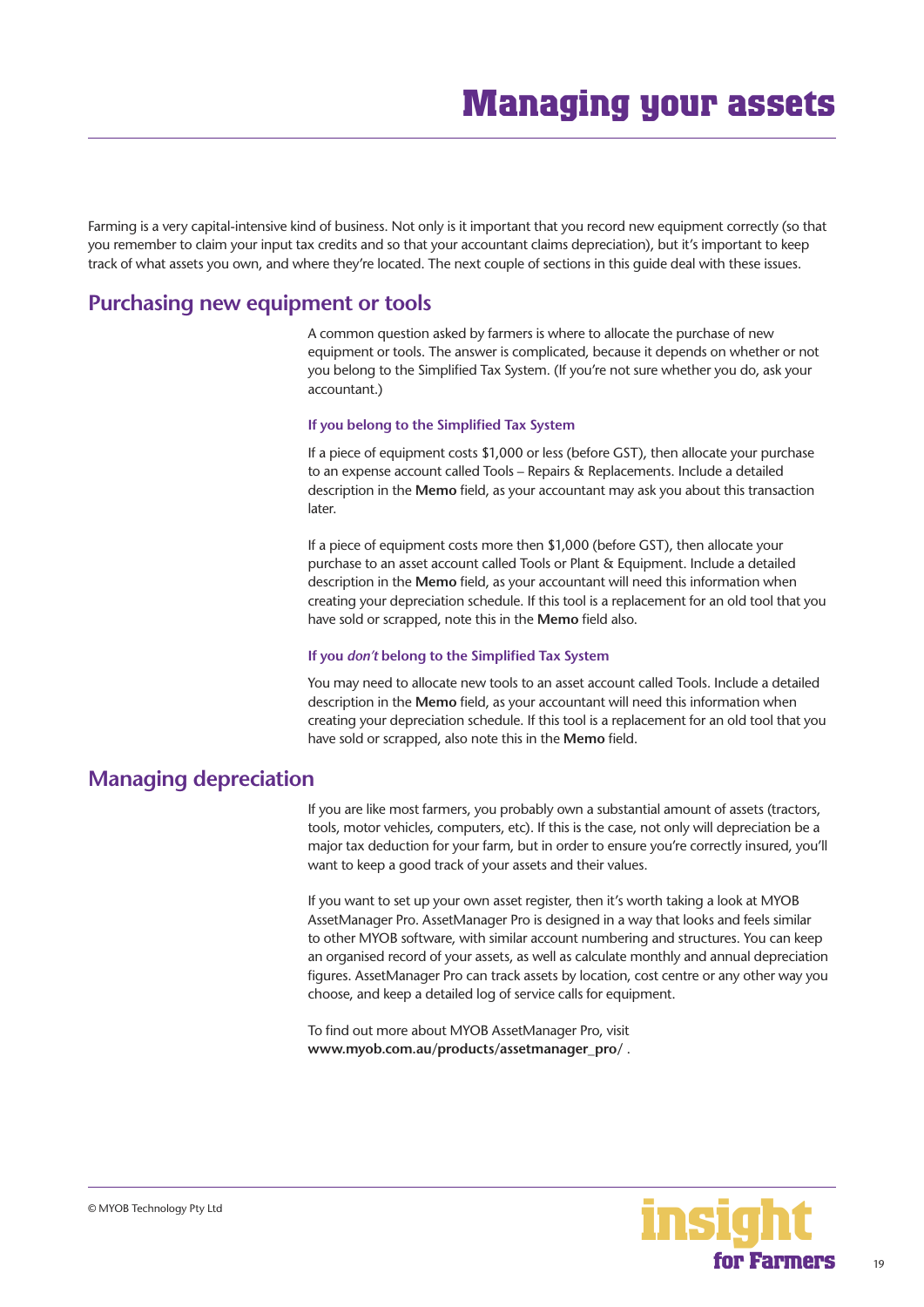# **Loans, leases and hire purchase**

<span id="page-19-0"></span>Many farmers have substantial borrowings and consequently, loan repayments, leases and hire purchase payments often constitute a major part of their monthly outgoings.

If you're anxious that your Profit & Loss reports accurately reflect your farm's profitability, you need to record all these payments properly, splitting interest and principal, claiming the GST on lease payments and so on. Although the next few sections of this guide explain how to record such payments, do talk to your accountant first to ensure you're taking the correct approach, according to your individual circumstances.

## **Showing interest correctly in your accounts**

These loan repayments are usually a mixture of interest and principal. The interest is an expense and the principal reduces the amount of the loan.

To show loan repayments correctly, follow these simple steps:

- **1** Record loan payments in the **Spend Money** window, allocating the payments to a liability account (create a new account if there's not a suitable one there already). The account should be called something like Home Equity Loan, Business Loan or Equipment Loan.
- **2** Every three or six months, request a bank statement for your loan account. When you receive this statement, go to your Accounts command centre and click **Record Journal Entry.**
- **3** Create a separate journal entry for each month's interest, dating it for the month when the interest was charged. Record the amount of interest charged by *debiting* your Interest Expense account and *crediting* your loan liability account. Insert any bank fees by *debiting* Bank Charges Expense and *crediting* the loan liability account. Click **Record** to complete each journal.

|                                         |                                                    | <b>In Remod Journal Litry</b>                                                                                                                                                        |        |
|-----------------------------------------|----------------------------------------------------|--------------------------------------------------------------------------------------------------------------------------------------------------------------------------------------|--------|
| Journaling interest on<br>loan accounts |                                                    | 医心脏 法自动的<br><b>Allegan Text</b><br>$T = 1 - \frac{1}{2} \left( \frac{1}{2} + \frac{1}{2} \right)$<br>aren asar India Attau<br>the last streets.<br>The class consumer companies of a | ロシック   |
| 4                                       | Go to your<br><b>Reconcile Accounts</b>            | $\cdots$<br>$\cdot$ .<br>$\cdots$<br>∙.चर<br><b>Property</b><br>᠇᠊<br>serb<br><b>HEGA</b><br>ta sanita 200                                                                           | ٠.     |
|                                         | window. Enter<br>the loan account<br>number in the | $\cdot$ $\cdot$ $\cdot$<br>HATT<br>tion from<br>11.775<br>$\mathbf{r}$<br>7H<br>7H<br>11.311                                                                                         |        |
|                                         | Account field.                                     | Myrdian is<br><b>Older wars</b>                                                                                                                                                      | bor.   |
| 5                                       | Reconcile the loan                                 |                                                                                                                                                                                      | $\sim$ |

account against the loan account statement in the same way as you would reconcile your normal business bank account.

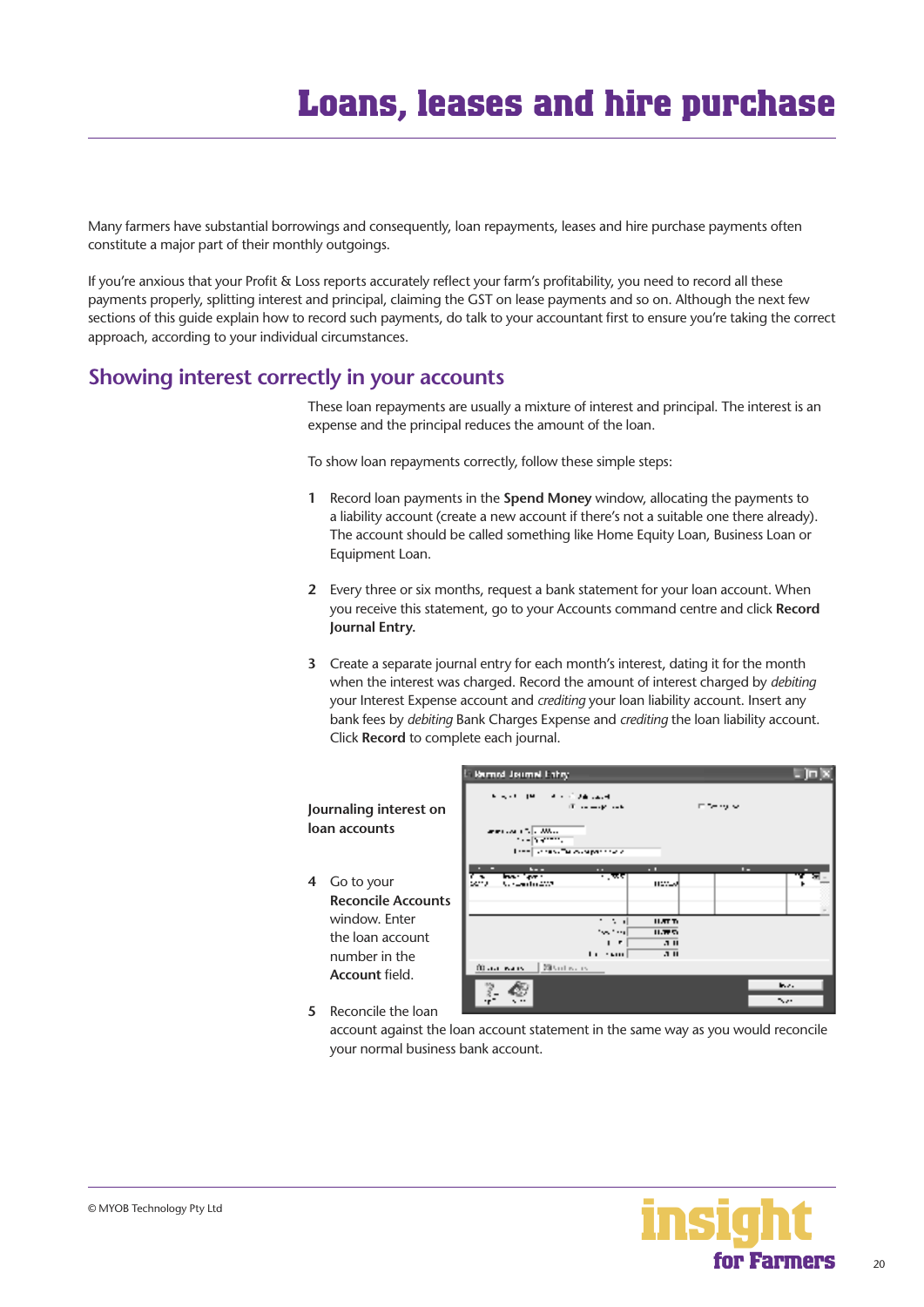## <span id="page-20-0"></span>**Recording hire purchase and lease payments**

Many farmers purchase new equipment or tools using a lease or hire purchase agreement. (It's worth checking out the original documentation to verify what form of finance you've chosen, as your accountant treats leasing and hire purchase transactions in different ways.)

To record a lease or hire purchase payment, here's what to do:

- **1** Go to the **Spend Money** window (or, for MYOB BusinessBasics and MYOB FirstEdge, go to your **Bank Register** and select **Spend Money** as the transaction type)**.**
- **2** Override the **Cheque No** and replace it with the letters 'dd' (standing for direct debit).
- **3** Enter the **Date** and **Amount** and the name of the bank or finance company as the **Card**. In the **Memo** write a description of the equipment that is being purchased.
- **4** Select either "Leasing Expense" or "Hire Purchase Expense" as the **Allocation Account**. If you don't have such an account, go to your **Accounts List** and create one.
- 5 For leases, check the Tax code is correct. (Almost all leases have a straight 1/11<sup>th</sup> GST on each payment, but check with your accountant to make absolutely sure.)
- **6** For hire purchase, see *Claiming GST on hire purchase* below for details about the correct **Tax** code to select.
- **7** Click **Record** to complete the transaction.

**Note:** if your equipment is hire purchased (rather than leased) then your accountant will make further adjustments at end of financial year, journaling both depreciation and your hire purchase loan account.

## **Claiming GST on hire purchase**

If you report for GST on an accrual basis, then you can claim back all of the GST on an asset as soon as you finalise the hire purchase contract. Talk to your accountant about how to record the purchase of this asset in your MYOB software, bearing in mind that you'll need to select **CAP** as your tax code (standing for capital acquisitions) so that the purchase of this asset comes up correctly on your next Business Activity Statement. Having claimed back all the GST in this way, you then record your monthly hire purchase payments using **N-T** (standing for not reportable) as the tax code.

If you report for GST on a cash basis, then you claim back the GST progressively with each payment. However, GST isn't a straight 1/11<sup>th</sup> of each payment, as payments are always a mixture of principal and interest. Ask your accountant how much GST you should claim back with each payment.

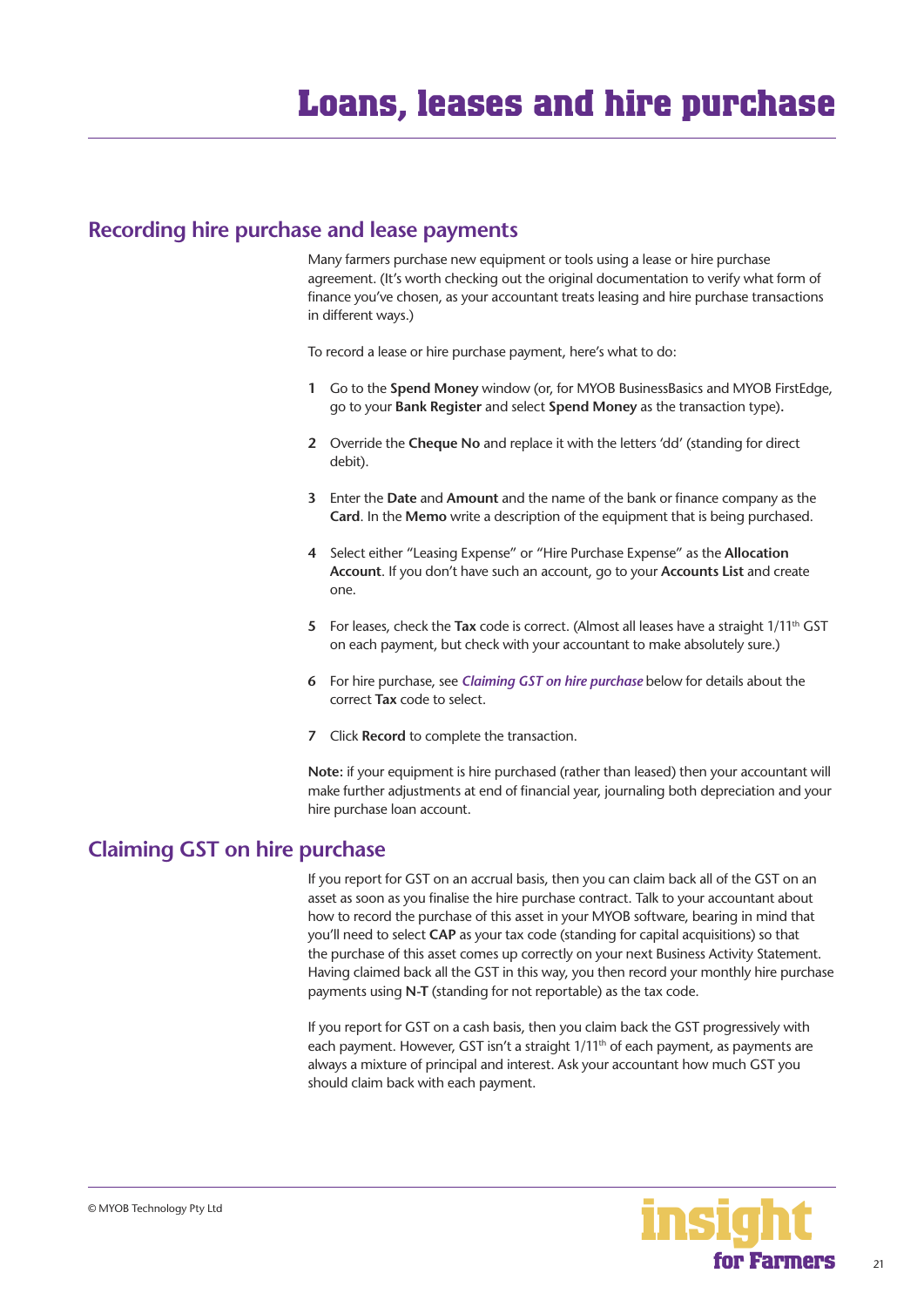# <span id="page-21-0"></span>**Reporting for primary and non-primary production**

If you derive income from sources other than farming, the tax office asks that you report separately on primary and nonprimary production income and expenses. Fortunately, MYOB software makes such analysis very straightforward. With care, you can set up your company file so that MYOB software can produce a Profit and Loss for primary production activities, a Profit and Loss for non-primary production activities, and a Profit and Loss for all your business activities combined. In short, everything your accountant could ever dream of!

# **Designing your accounts list to report on different types of income**

One of the simplest ways to separate primary production from non-primary production is to incorporate sufficient detail in your accounts list, categorising income and expenses properly and grouping categories properly using **Header** and **Detail Accounts**.

Go to your **Accounts List**, click the **Income** tab, and read what's there. Then think about where you derive your income from. Don't only separate primary production from nonproduction, but consider also if there's different activities within each of these categories.

For example, in the screenshot below, you can see how this farm has set up their income accounts so that under primary production, they report on livestock sales, market garden sales and freight income. Under the heading of non-primary production, this

farm has a category for bed & breakfast accommodation.

**Design your accounts list carefully and the result will be highly informative financial reports**



You'll find it's easy to customise your accounts list so that it fits your business. Here's what to do:

- **1** Click **New** and create two new **Header Accounts**: one called "Primary Production Income" and another called "Non Primary Production Income".
- **2** Edit account numbers of all your income accounts so that **Detail Accounts** are grouped correctly under one or other of these header accounts. For example, you would group "Income - eggs" under Primary Production, and "Income - Bed & Breakfast" under Non Primary Production Income.
- **3** If a detail account doesn't appear 'indented' under a header account, click the **Up** and **Down** buttons to align it correctly.
- **4** Repeat the procedure for your cost of sales and expense accounts, grouping accounts according to whether they are primary or non-primary production.

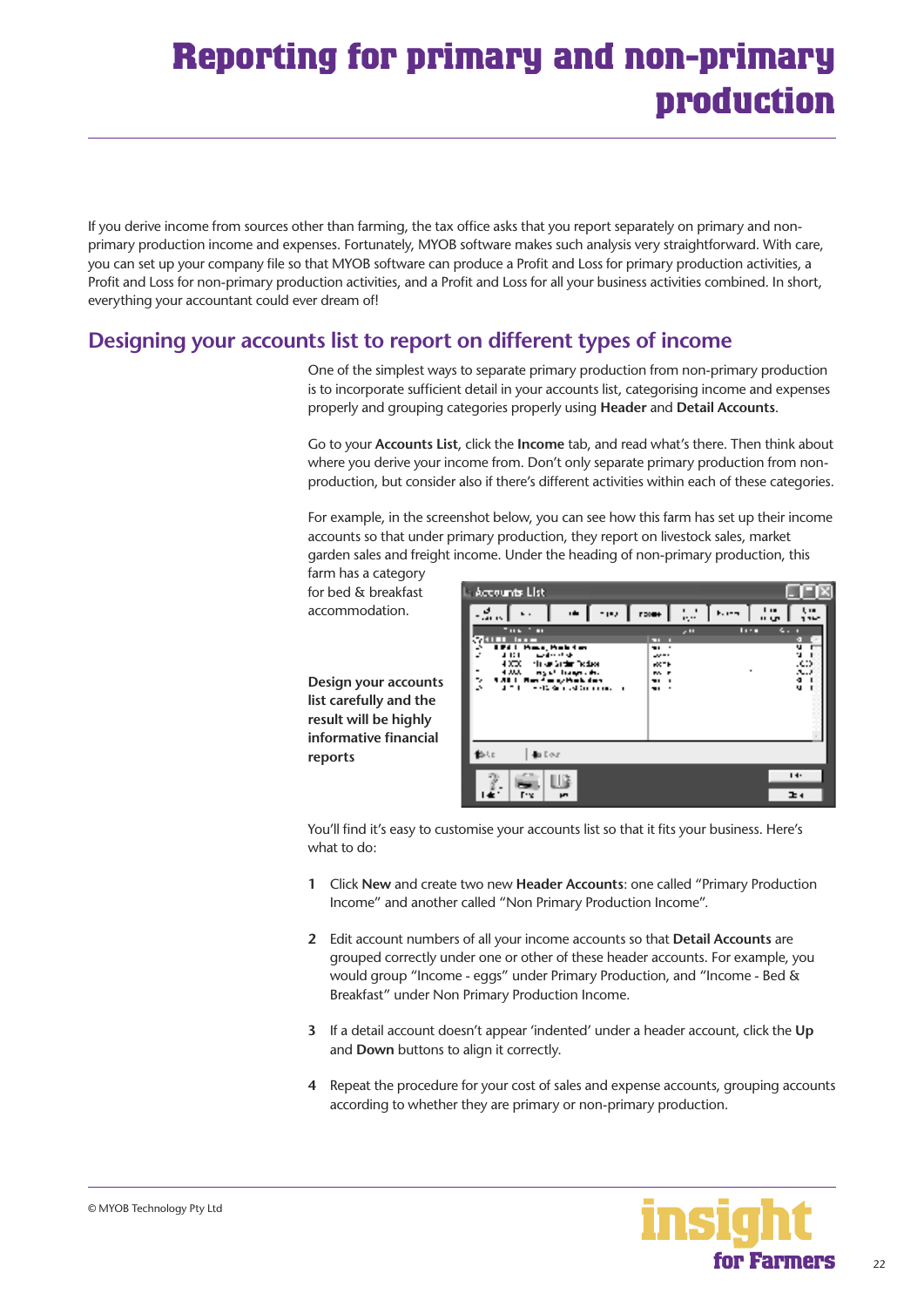# <span id="page-22-0"></span>**Reporting for primary and non-primary production**

# **Analysing the profitability of different business activities**

In your MYOB software, you'll find that every transaction can be coded in several different ways. For example, when entering a **Spend Money** transaction, the **Card**  shows the name of the supplier; the **Allocation Account** shows the type of expense and the **Job** column shows the project, job or cost centre.

Although coding transactions by job is entirely optional, once complete, it offers the ability to print a whole range of job reports, including Profit & Loss statements and detailed transaction listings. The idea is that you can get separate reports for each cost centre of your farm. For example, a farm that sells produce, provides transport services for feed and offers Homestay accommodation can get Profit & Loss reports for each part of their business and *still* get a report for the farm as a whole.

In the screenshot below, the farm is entering a fuel bill relating to their transport

services. Notice how the job column reads 'TRANSPORT'.

**Job codes let you analyse the profitability of different cost centres within your farm**

| Purchases - Hew Service              |                      |                                                       | - 83          |
|--------------------------------------|----------------------|-------------------------------------------------------|---------------|
| 회                                    |                      |                                                       |               |
| 1 waa ≯ [5#—                         | al the Allen Control |                                                       | E Traffent of |
| <b>Fight and Distribution Search</b> | <b>Lines Call</b>    |                                                       |               |
|                                      |                      | and developed                                         |               |
|                                      | Fourth 2016          |                                                       |               |
| Ė<br>lladi. Se nossa brazil          | Am and               | $\frac{1}{2}$ and $\frac{1}{2}$<br>III III SEYEKE KEL | ш             |
|                                      | 5 ac —               |                                                       |               |
|                                      |                      |                                                       |               |
|                                      | <b>THEFT</b>         | $111 - 11$                                            |               |
| 2.11                                 | $\cdots$             | - 11                                                  | . .           |
| Arrest F                             | $\sim$ $-$           | 111                                                   |               |
| 1.51.51                              | 17 1                 |                                                       |               |
| warm for a linear contactor          | has today []         | $\sim$ 1. $\mu$                                       |               |
| Figure 1. London 1                   | <b>Selection</b>     | $m_{\mu\nu}$                                          |               |
| 00 for the college of the class      |                      |                                                       |               |
|                                      |                      |                                                       |               |
|                                      |                      |                                                       | - 51          |
|                                      |                      |                                                       | $\cdots$      |

To create a new job for each cost centre within your farm, go to the

**Lists** menu, click **Jobs** and then click **New**. Enter a **Job Name**, **Job Number** and a short description, if required. This is usually enough information to get started with (ignore additional fields such as **Start Date**, **Finish Date** and **Manager**). Click **OK** to return to your **Jobs List**.

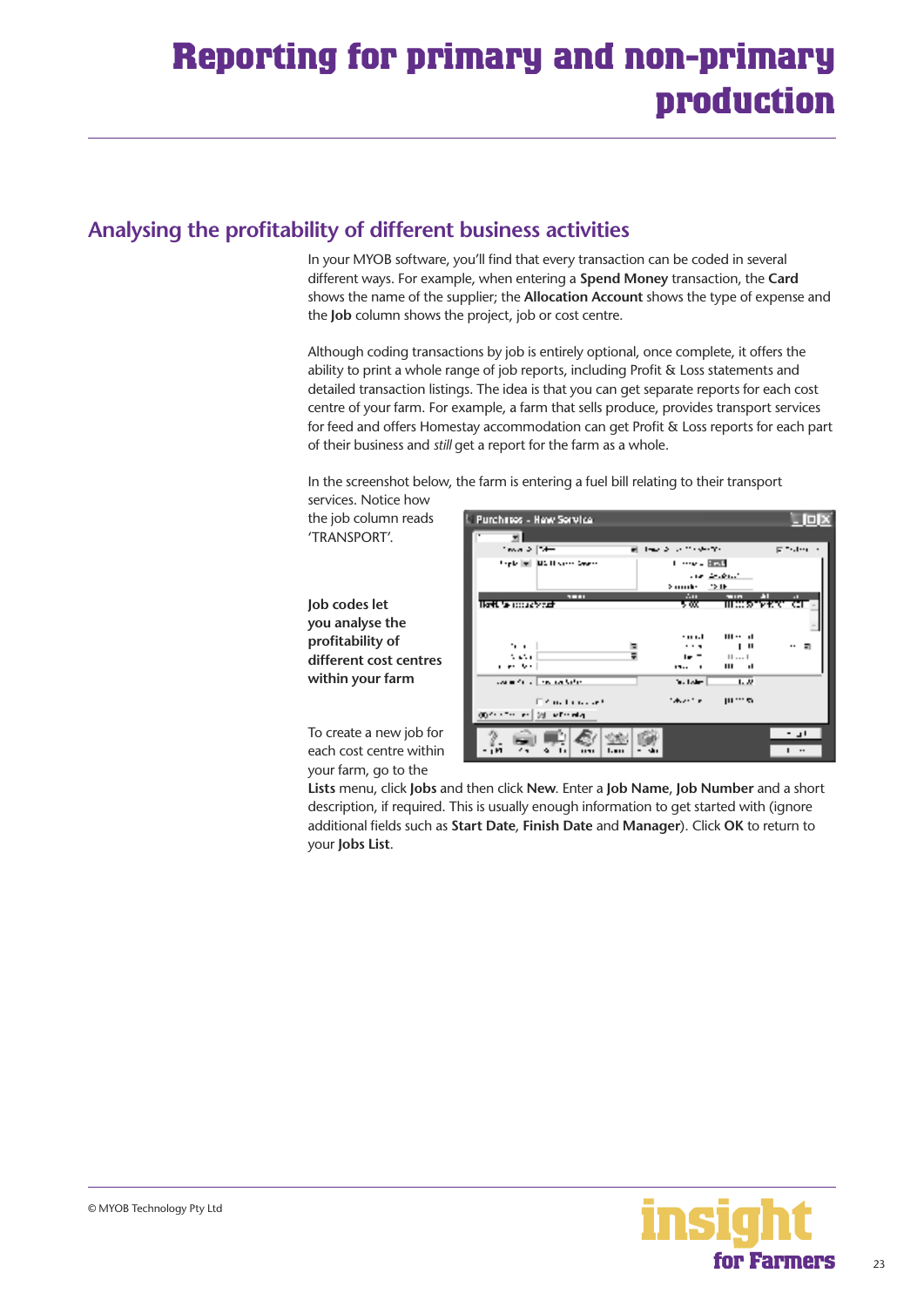<span id="page-23-0"></span>If you buy or sell livestock, you have to create livestock reports as part of your annual reporting for taxation purposes. Many farms have specialised software for creating such reports, while other smaller farms rely on their accountants to generate livestock reports.

It's also possible to use MYOB software to generate all the information you need to create a livestock report. Whether this is the best approach depends on the volume and complexity of your livestock transactions, so do talk to your accountant first.

# **Using MYOB software to record livestock information**

Here is a simple overview of how you can use MYOB software to record the purchase, sale, birth and death of your animals:

- **Preparing for livestock reporting:** Create a separate inventory item for each species of animal you farm (not for each animal). In other words, if you farm both sheep and cattle, then create two inventory items: one for sheep and one for cattle.
- **Purchasing animals:** To record the purchase of animals, enter an item purchase. Select the appropriate item code, enter the quantity and cost price and in the **Journal Memo**, write a brief description.
- **Selling animals:** To record the sales of animals, enter an item sale. Select the appropriate item code, enter the quantity and sale price and in the **Journal Memo**, write a brief description.
- **Recording births:** To record the live birth of an animal, go to **Adjust Inventory**. As the **Unit Cost**, use the reference amount as given by the Taxation Office for value at birth and as the **Account**, select an income account called 'Income from Natural Increase'.
- **Recording deaths**: To record the death of an animal, go to **Adjust Inventory**. As the **Account**, select an income account called 'Death from Natural Causes. Enter the quantity of deaths as a negative amount.

# **Providing information to your accountant**

If you record sales, purchases, births and deaths in the manner calculated above, you can use MYOB software to generate all the information that your accountant needs in order to create a livestock report:

- An **Item Sales [Detail]** report, found in the **Sales** tab of the **Index to Reports** window gives details of all livestock sales, including dates, quantities and sell price.
- An **Item Purchases [Detail]** report, found in the **Purchases** tab of the **Index to Reports** window, gives details of all livestock purchases, including dates, quantities and cost price.
- A **General Ledger [Detail]** report, found in the **Accounts** tab of the **Index to Reports** window, gives details of all births and deaths, including dates and animal cost. (You will need to customise this report to select 'Income from Live Births' and then 'Death from Natural Causes' as the accounts.)
- An **Inventory Value Reconciliation** report, found in the **Inventory** tab of the **Index to Reports** window, showing the value of your livestock as at the end of financial year.

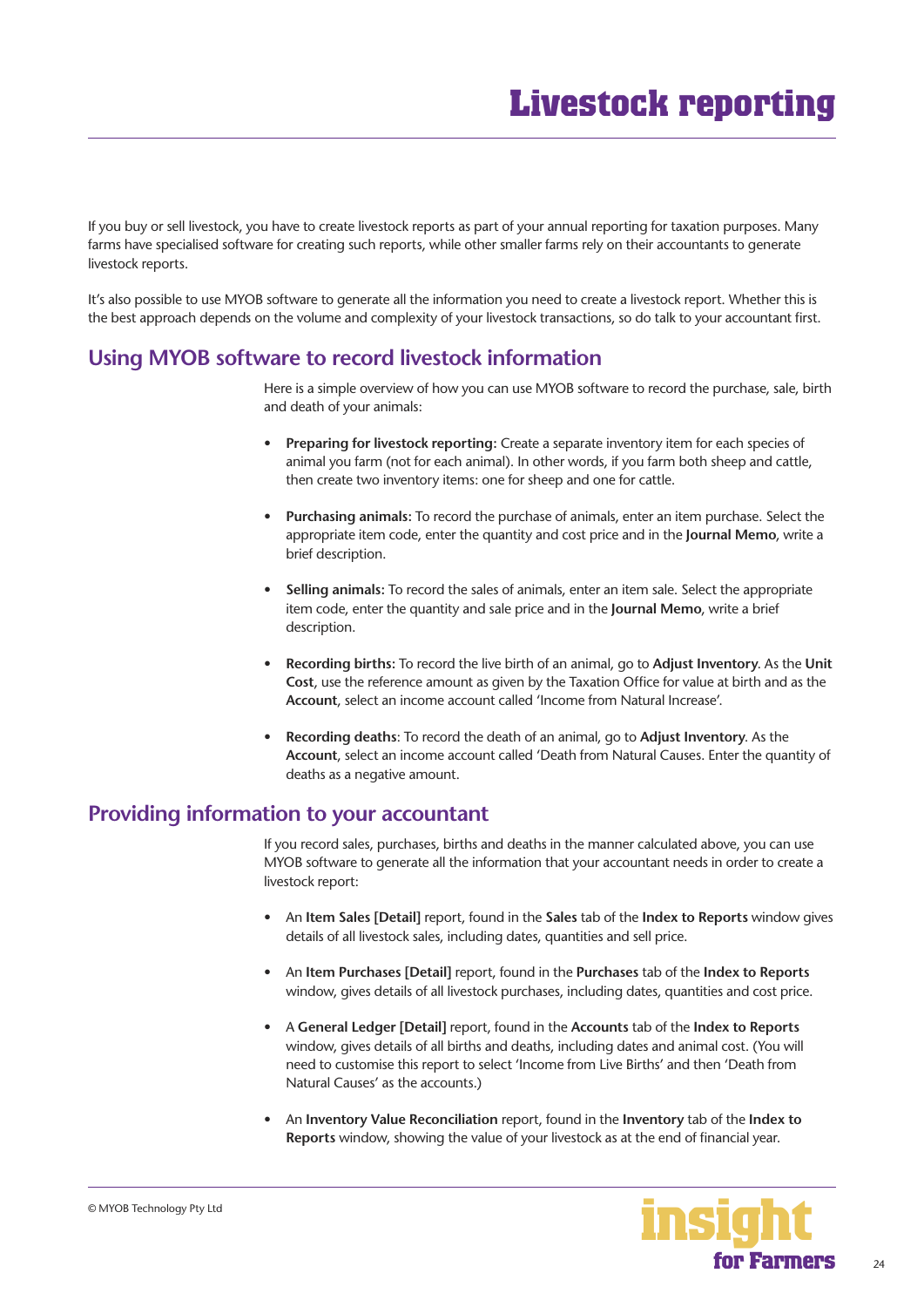# **Case Study - Wolgin Orchards**

<span id="page-24-0"></span>

| <b>Business Name:</b>    | <b>Wolgin Orchards</b>                                                                                                                                                         |
|--------------------------|--------------------------------------------------------------------------------------------------------------------------------------------------------------------------------|
| <b>Business Profile:</b> | Wolgin Orchards have two apple orchards in<br>the Wolgin Valley. They sell apples and apple juice to<br>local grocers and supermarkets.                                        |
|                          | The manager at Wolgin Orchards, Adam, always suspected that the apple sales were<br>profitable and the juice sales rather marginal. By using the jobs foature in MVOR settware |

profitable and the juice sales rather marginal. By using the jobs feature in MYOB software to analyse the profitability of juice production and juice sales, Adam was able to confirm his gut-instinct. With further analysis, he established that the real cost was the transport and delivery of juice to his customers. Adam decided to subcontract out the juice delivery run and now focuses simply on growing apples and producing apple juice.

The other headache for Adam had always been the huge number of itinerant fruitpickers. At last, Adam gave up struggling with wages books and instead, with the help of MYOB Accounting Plus, automated his payroll. The payroll component of MYOB Accounting Plus keeps tabs on every employee, their tax file numbers, tax scales (for both residents and non-residents), superannuation and more. The payroll even caters for hourly rates and piece rates, or a combination of both.

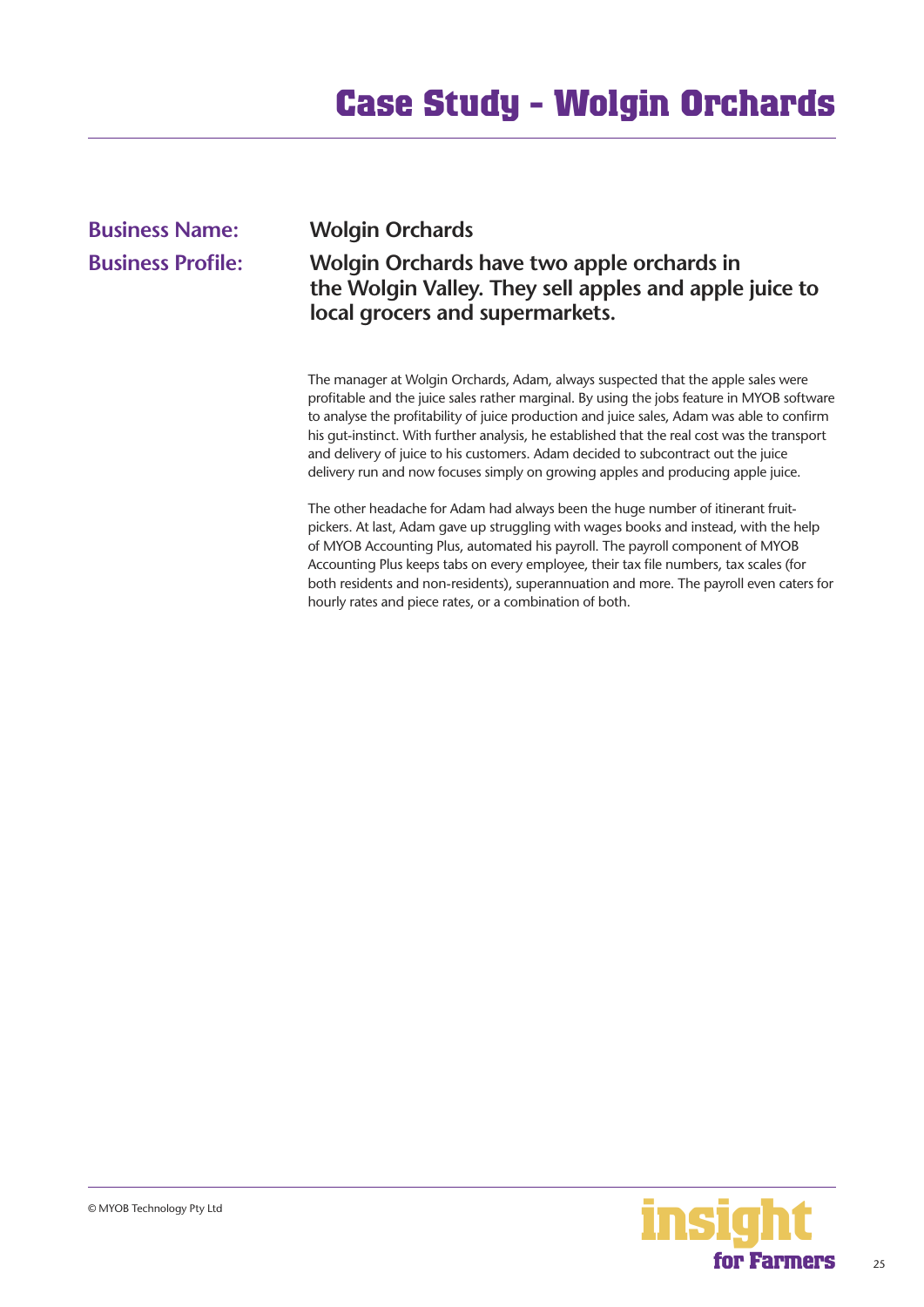# **Managing GST**

<span id="page-25-0"></span>MYOB software makes accounting for GST about as easy as something so complex could be. So long as you record all your transactions and allocate the right tax code to each one, there's not a great deal that can go wrong. The main thing to remember is to allocate the right tax code when recording transactions. This done, everything else should fall into place.

# **Recording GST on income and expenses**

Whenever you record a transaction, you can choose whether to enter the amount as taxinclusive or tax-exclusive by marking or clearing the **Tax Inclusive** checkbox in the top right of every window. (When recording payments or receipts in MYOB BusinessBasics and FirstEdge, you may have to click the **Split** button in order to view this option.)

Usually, you'll find it easiest to mark the **Tax Inclusive** checkbox and enter all amounts including tax. You'll find that the GST calculates automatically and you don't have to go looking up every receipt to double-check the tax total.

## **Deciding what GST codes you need**

Most farmers find that they only need six tax codes: **CAP**; **FRE**; **GST**; **ITS**; **N-T** and **QUE**. To review your codes, go to the **Lists** menu and select **Tax Codes**. Comparing your list with the list shown below, delete any codes you don't need (they'll only serve to cause confusion) and add any codes that are missing. For all tax codes, the **Linked Account for Tax Collected** should be **GST Collected from Sales** and the **Linked Account for Tax Paid** should be **GST Paid on Purchases**. Once you're finished, your tax code list should look similar to the one below:

**Tidy up your tax code list so that it looks something like this**



What do the different codes mean? Here's an explanation:

#### **CAP (GST on capital acquisitions)**

If you buy new tools, equipment or vehicles that cost more than \$1,000 before GST (assuming you're part of the Simplified Tax System) or if you buy new tools, equipment or vehicles (if you're not part of the Simplified Tax System), you need to report these purchases separately on your Business Activity Statement. To do this, you may need a separate tax code called **CAP**. If you're not whether or not sure you're part of the Simplified Tax System, ask your accountant.

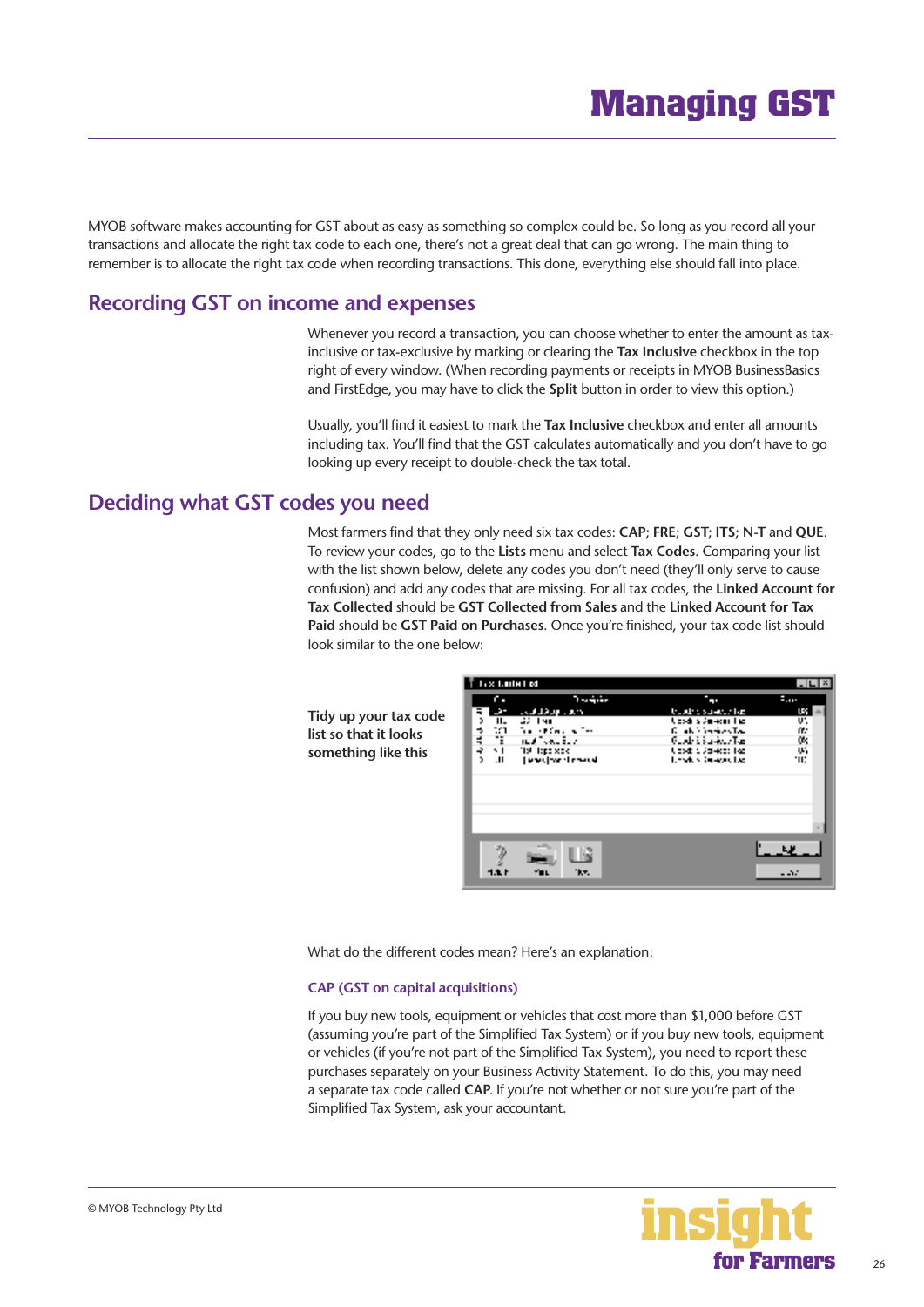#### <span id="page-26-0"></span>**FRE (GST-free goods and services)**

Use **FRE** as your tax code for GST-free supplies such as bank charges, donations or government charges. **FRE** is also the code for sales and purchases of livestock or produce.

#### **GST (goods and services tax)**

**GST** is the tax code for most of your business expenses, such as advertising, consultancy fees, electricity, petrol, telephone and so on.

#### **ITS (input taxed sale)**

Most farmers only use **ITS** for interest income. However, if you have any residential real estate investments, use **ITS** as the code for recording rental income.

#### **N-T (not reportable)**

**N-T** stands for not reportable and is the code you use for everything that falls outside the GST net, such as wages; superannuation; loan repayments; bank transfers and personal spending.

#### **QUE (query)**

Use the query code whenever you're not sure what code to use. That way, when you get to the end of the quarter, you can print a report for all transactions coded **QUE** and ask your accountant or MYOB Certified Consultant to give you a hand choosing the correct codings.

## **Deciding what codes to use when**

One of the tricky things when first recording income and expenses is to figure about what tax code to use when. Here are tips to help you out, written especially with farmers in mind:

#### **Items with GST as the tax code**

- Most expenses, including things such as advertising, electricity, postage and telephone.
- Merchant fees on credit cards.
- Commercial rental expense.
- Travel within Australia.

#### **Items with FRE as the tax code**

- Donations, most bank charges and interest expense. (However, watch out, as merchant fees should have GST as the tax code.)
- Government charges, including licence renewals, motor vehicle registration, council rates, water rates, land tax and stamp duty.
- Milk, tea, coffee and some first aid supplies.

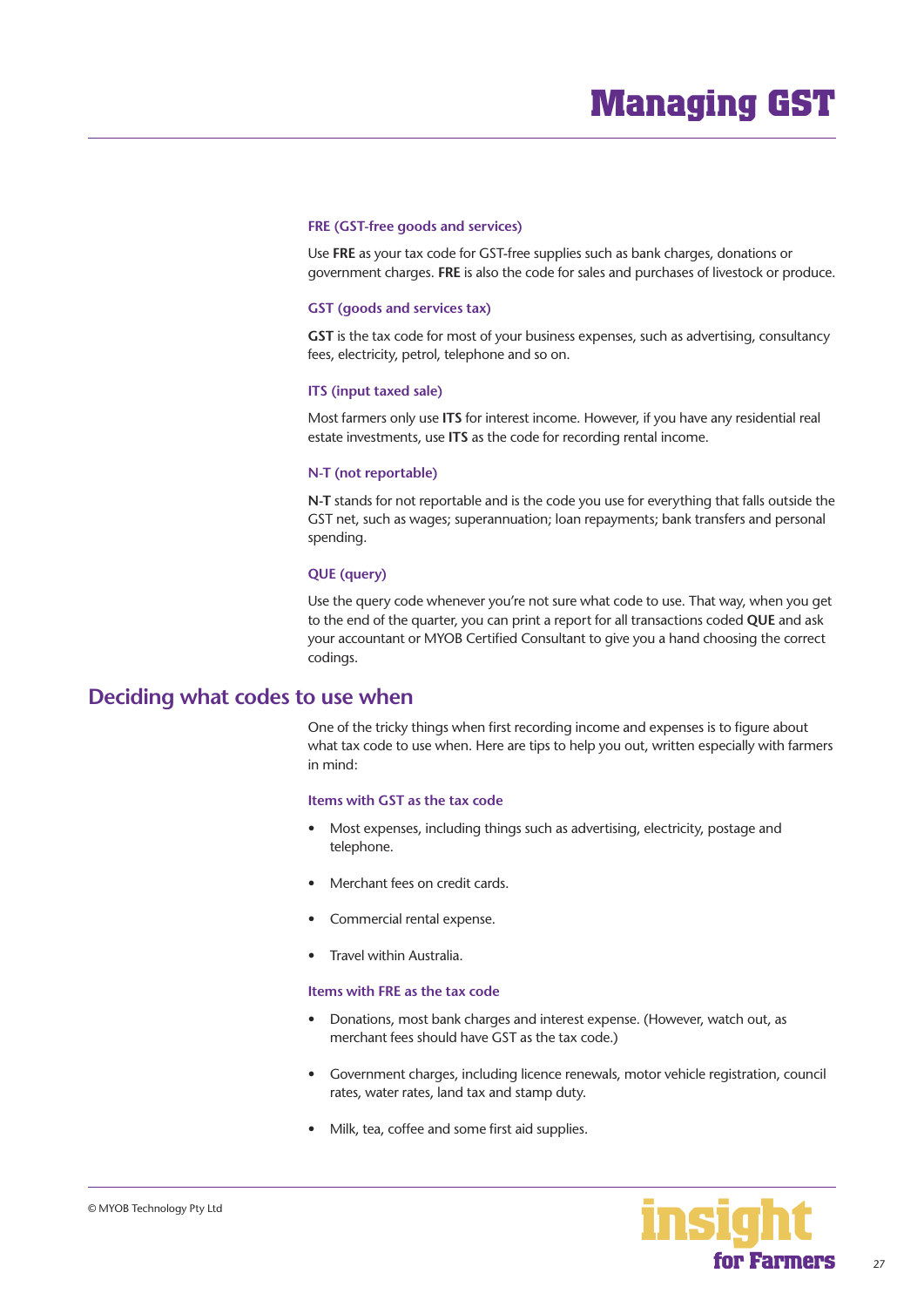- <span id="page-27-0"></span>• Residential rent expense.
- Overseas travel.
- Subcontractors who have an ABN but aren't registered for GST.

#### **Items with CAP as the tax code (CAP stands for 'GST on capital acquisitions')**

• Assuming you're registered for the Simplified Tax System (ask your accountant if you're not sure), select **CAP** as the tax code for all purchases of new equipment, motor vehicles or tools over \$1,000. If you're not registered for the Simplified Tax System, *most* capital acquisitions should have **CAP** as the tax code.

#### **Items you should check with your accountant or supplier**

- The tax code for hire purchase and lease payments depend on what you're paying off, when you bought it and how your accountant intends to treat it. Ask your accountant.
- Insurance is tricky, because almost every insurance policy is a mixture of taxable and tax-free (stamp duty doesn't have GST on it). Double-check the exact amount of GST on every insurance payment.

#### **Items with N-T as the tax code**

- 100% private-use expenses**.**
- Superannuation expense.
- Tax refunds.
- Transfers between bank accounts.
- Wages.

## **Recording transactions if you're not registered for GST**

If you have an ABN, but you aren't registered for GST (as is the case for some hobby farmers who have a turnover of less than \$50,000 a year), simply enter **N-T** as the tax code for every transaction.

Your customers may also find it helpful if you customise your invoice to make it clear that you're not charging GST. Here's what to do:

- 1. Go to the **Sales** command centre, click **Print Invoices**, pick your **Invoice Type** at the top and select your customised invoice format from the **Selected Form for Invoices**  drop box. Click **Customise**.
- 2. Highlight the field called 'Invoice Type' and press Delete. This removes the words 'Tax Invoice' from the standard invoice template.
- 3. Now click the text tool in the toolbar and then click on the invoice somewhere near the **Comment** field. A box called **Text Field** should appear.

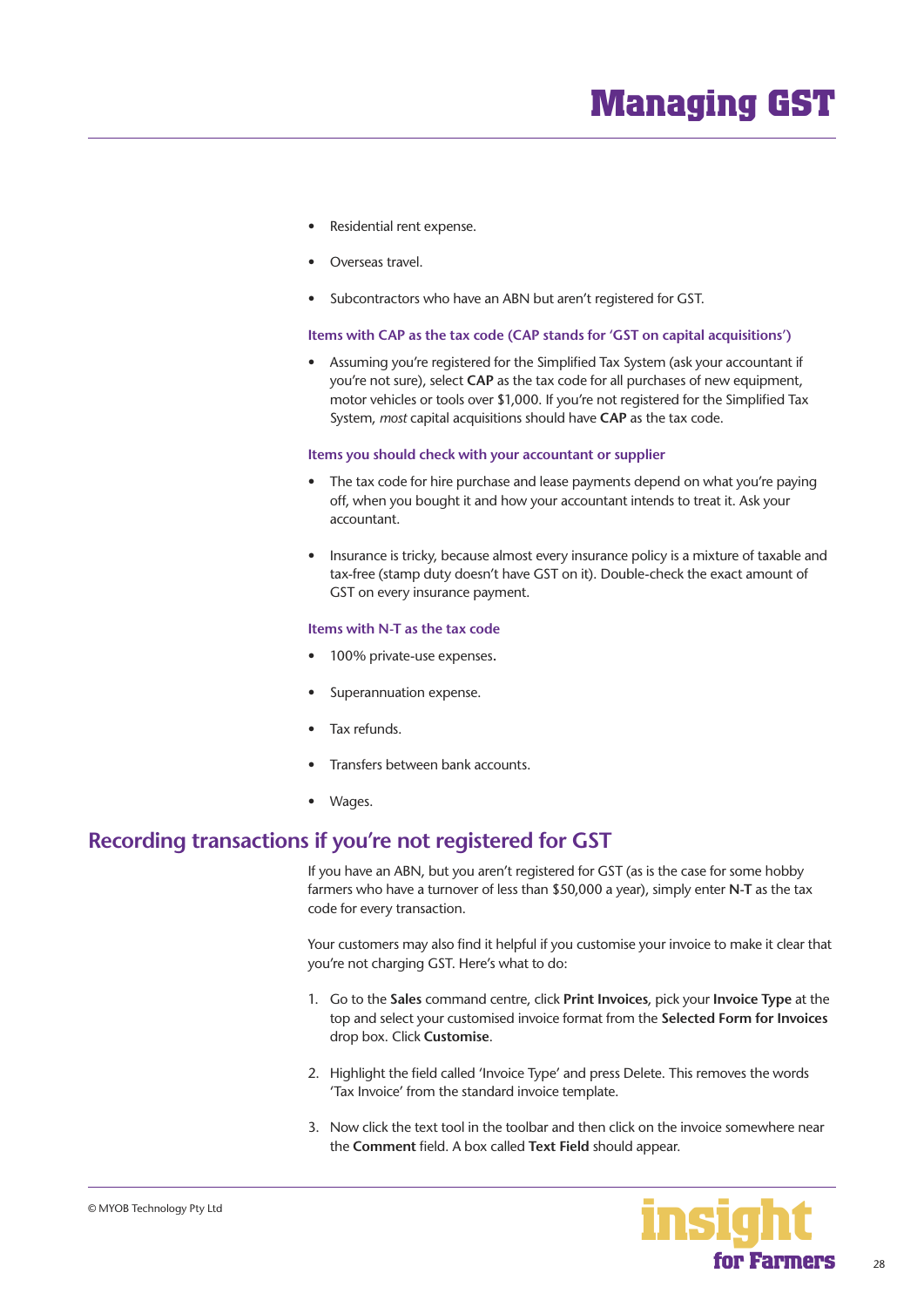# **Managing GST**

- 4. Double-click this box and enter the words 'Our business has an ABN but is not registered for GST. Therefore, all prices are GST-free' as your **Text**. Modify the **Font**  and **Size** to suit the rest of the invoice. Click **OK**.
- 5. If necessary, expand the size of the text field so that all the text fits in. (Change the size of a field by resting your mouse on the bottom right corner of the field and dragging this corner outwards.)
- 6. Click **Save Form As** and enter 'Invoice' as the form **Description**. Then click **OK** to return to the **Print Invoices** window.

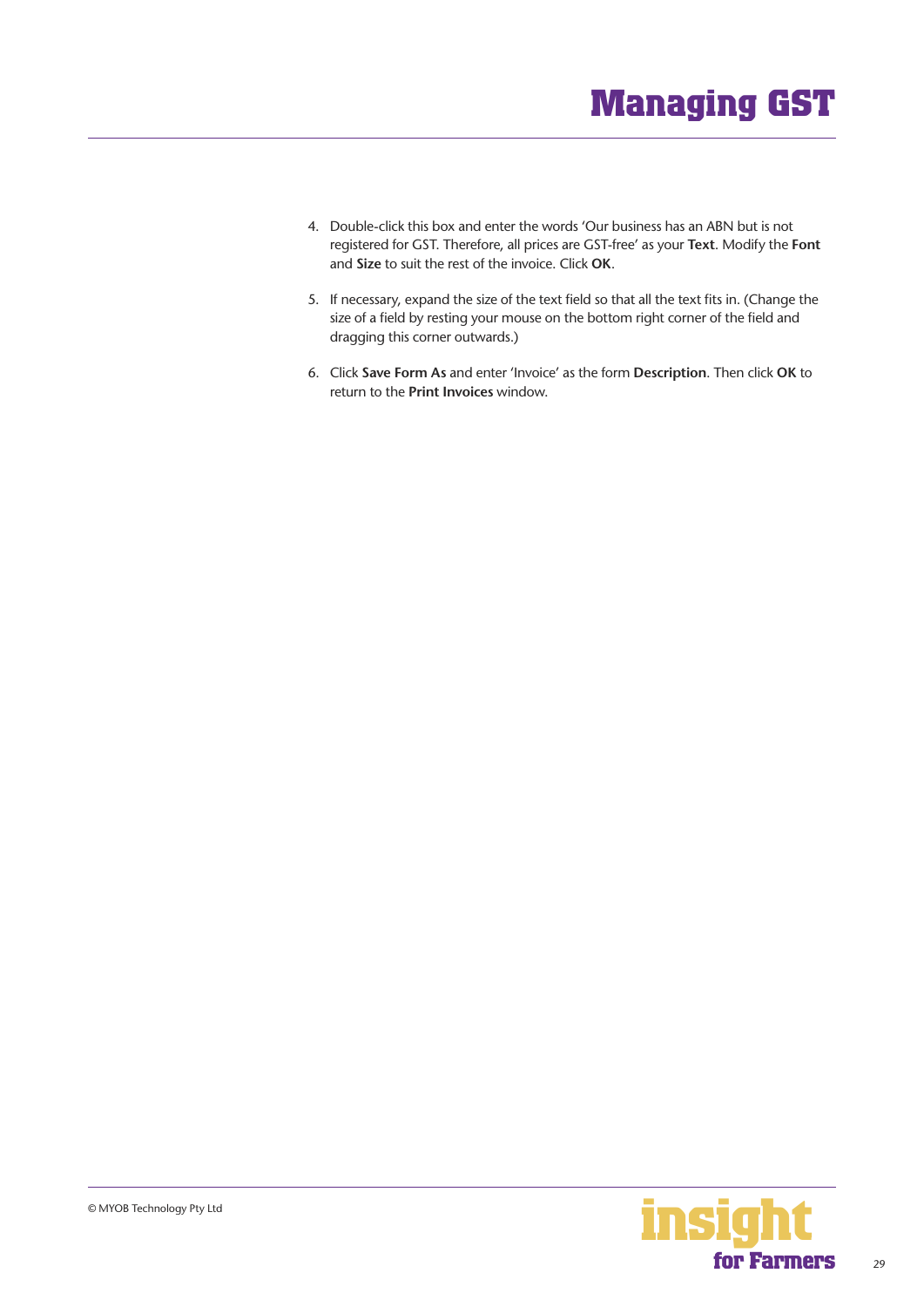# <span id="page-29-0"></span>**Organising employees and subcontractors**

If your farm has employees during the course of the year, then make sure you're using MYOB Accounting Plus, MYOB Premier or MYOB AccountEdge. These software versions all offer integrated payroll so that you can track wages, calculate PAYG tax, produce superannuation reports, print pay advices and generate payment summaries at end of year. Compared to doing payroll by hand, you'll save hours and hours of time.

## **Paying employees on bin rates or piece rates**

Many farms pay seasonal workers on bin rates or piece rates. Although at first glance, MYOB software is geared towards hourly rates, you can easily adapt your payroll categories to cater for bin rates.

- 1. Go to the **Payroll** command centre and click **Payroll Categories**. Select the **Wages**  tab and click **New**.
- 2. Type in a suitable name for wages, such as "Apples per bin" and click **Hourly** as the **Type of Wages**.
- 3. Click **Fixed Hourly Rate** and enter the rate per bin.
- 4. If you would like to show these wages as a separate line category on your Profit & Loss report, click against **Optional Account** and enter a wages account specifically

**Wages Information** WAW Nevy His Isla

relating to this category. A good choice might be a cost of sales account called "Wages - fruit pickers".

Wagoy ata naiki That Media Regular Play Maria La Igo 000E **Ziper Fort Fox:** v zet 5. Click **Employees**  ) many Arrestric  $\mathcal{Q}$  ,  $\mathcal{Q}_{2n}$  ide Equipped Wage Expendence . ( ) and select the Dec. Me Account. FRIDE TILL Newport is a three will employees who are paid this rate. **Setting up a new**  3 Ш э٨ Ū. **payroll category for**  . YOOMS Lyeve: h.w **bin or piece rates**

The screenshot above shows a new payroll category called "Bin Rate". This payroll category is linked to a cost of sales account (5-) called "Wages - fruit pickers".

Having set up this new payroll category, go to **Pay Employees**. Select the employee's name and you should see your new payroll category pop up as a line in their pay. Enter the number of bins picked in the **Hours** column against this category and your MYOB software will complete the rest of the calculation, including tax and superannuation.



Seev

F but

aw ol wrege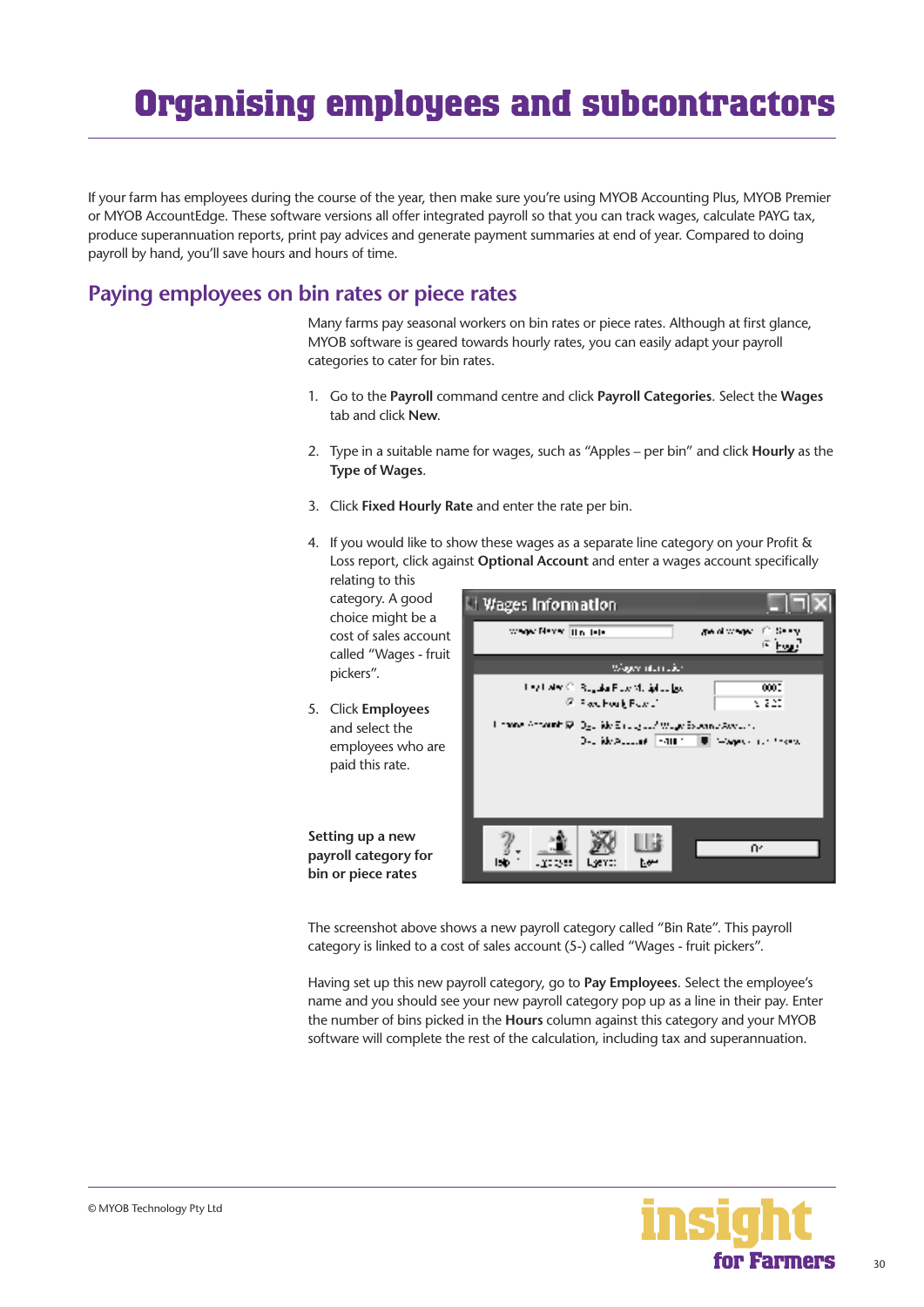# <span id="page-30-0"></span>**Allowing for zone rebates and different tax scales**

As employers, farmers often encounter complex tax situations, faced not only with zone rebates but with different tax scales for shearers, horticulturalists, non-residents and so on. Here are some tips to help:

- If an employee starts work with you without first supplying a Tax File Number, be tough with them until they do. Go to the payroll information window for this employee, and select **No TFN Resident** or **No TFN Non-Resident** as the tax scale (being taxed 48.5 cents in the dollar will soon motivate any recalcitrant employee to supply you with a Tax File Number!)
- If your farm is located in a remote area, your employees may be entitled to zone rebates. Ask the tax office for assistance calculating the annual value of such rebates and enter this value in the **Total Rebates** field in the employee's payroll information.
- For travellers on working visas, select **Non-Residents**, **No TFN Non-Resident**, **Shearers Non-Resident**, **Non-Resident & FS** or **Horticultural Non-Resident** as the tax scale.
- For shearers or horticultural workers (whether resident or non-resident), scroll down the tax scales to find the scale relating specifically to these occupations.